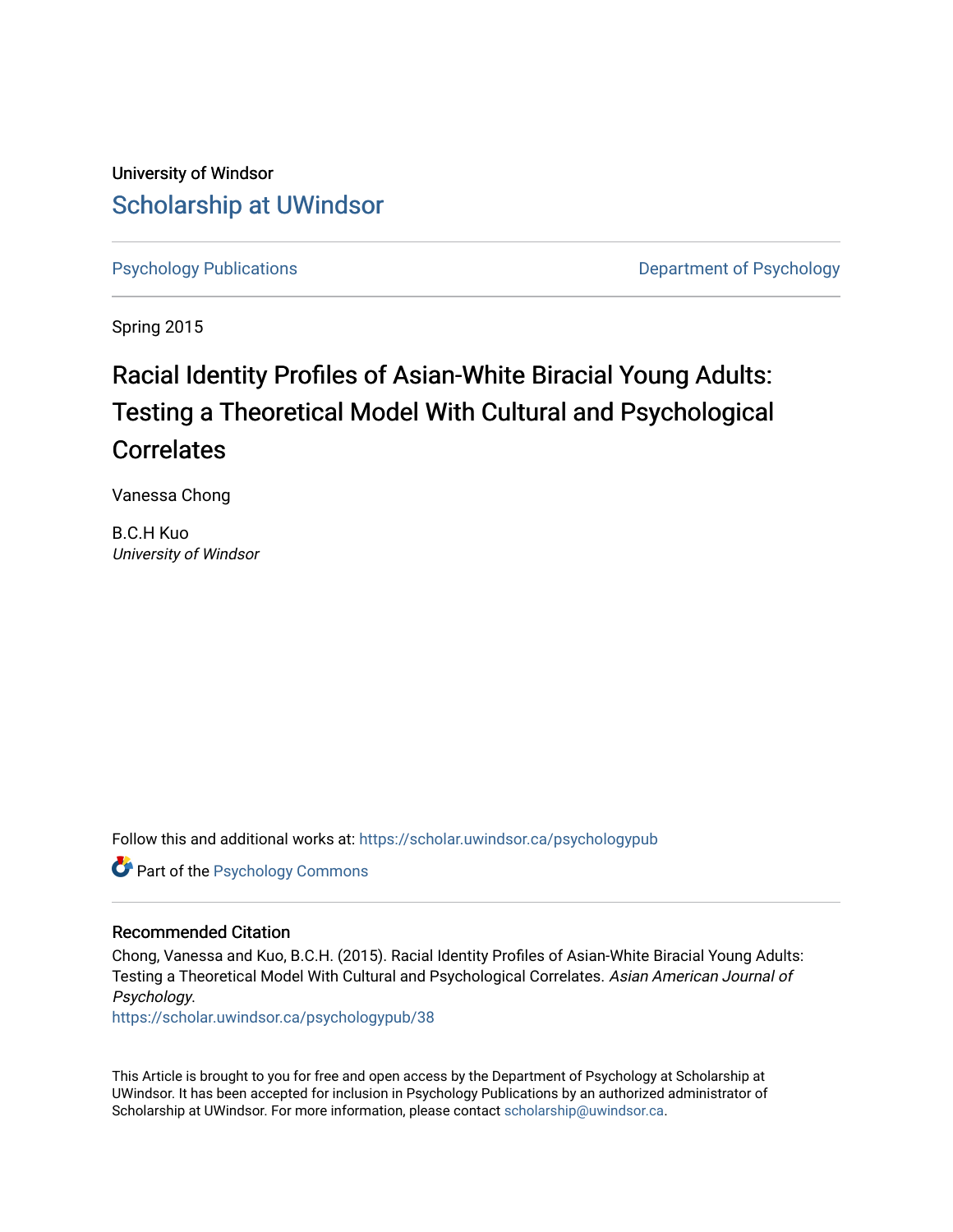# Abstract

While the biracial population is expected to grow at astonishing rates in the upcoming decades across North America, rigorous quantitative psychological research on biracial identity is currently scarce. Therefore, the purpose of the present study was to examine biracial identity profiles in a large sample of Asian-White biracial young adults (*N*=330; aged 18-30) living in the U.S. and Canada, as well as assess the interrelationships among biracial identity and psychological adjustment variables. Grounded in the expanded theoretical model of Multiracial Heritage Awareness and Personal Affiliation (M-HAPA: Choi-Misailidis, 2004) and its corresponding biracial identity measure, cluster analysis was conducted to evaluate participants' 'patterns' or 'profiles' of scores on biracial identity orientation subscales. Three unique biracial identity groups emerged: *the Asian-White Integrated*, *the Asian Dominant*, and *the White Dominant* groups. Between-group differences on participants' measures of cultural socialization, psychological distress and internalized oppression were analyzed and compared. The Asian-White Integrated group reported more cultural socialization than the other two groups. Furthermore, Asian Dominant participants showed the highest levels of psychological distress, whereas White Dominant participants showed the highest levels of internalized oppression among all groups. The results lend empirical support to the study's hypotheses and the M-HAPA model. Theoretical, conceptual, and methodological implications for future biracial identity research are discussed.

*Keywords*: biracial identity, cultural socialization, psychological adjustment, internalized oppression

First published in Asian American Journal of Psychology 10.1037/aap0000022. Copyright American Psychological Association 2015.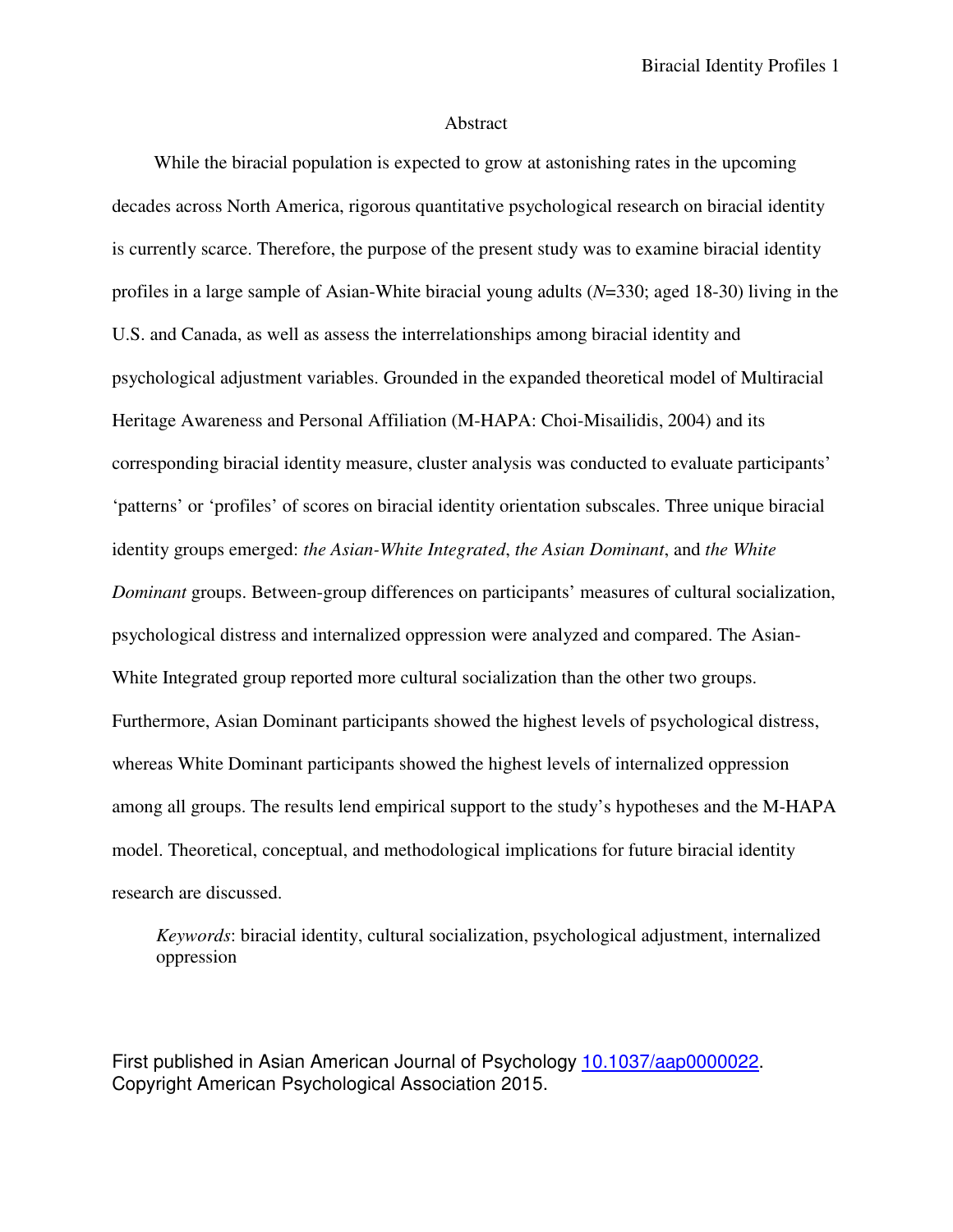Racial identity is an essential component of self-meaning, especially among racial minorities. It encompasses the ways persons of color understand themselves in relation to others and the larger society. As such, racial identity can significantly impact individuals' self-concept, well-being, and relationships. Against the backdrop of racial stratification, discrimination, and racism in North America, the racial identity development process for ethnic minorities can be complicated. This is especially true for biracial individuals, who straddle age-old racial divides and challenge the very meaning of race.

The biracial population in North America is growing at astounding rates. According to Root (1996), the number of multiracial births in the United States has increased by 260% since the 1970s, as compared to 15% for the number of monoracial births. In 2012, 2.9% of the population in the United States (9.1 million people) identified themselves as having a mixed-race background (U.S. Census Bureau, 2012). It is estimated that by the year 2050, one in five people will identify with more than one race in the U.S. (Farley, 2001). Similarly, 2.7% of Canada's total population reported a mixture of European heritage and at least one non-European heritage in 2006 (Statistics Canada, 2006). This number represented an increase of 25% since the previous census in 2001. The Asian-White mixed race population is growing at particularly fast rates. It was reported that between 2000 and 2010, the Asian-White population in the U.S. increased by 87% to 1.6 million individuals, the highest total in history (Jones & Bullock, 2012). However, presently research on Asian-White biracial identity is very scarce (Shih & Sanchez, 2005).

# **Theoretical and Methodological Issues in Biracial Identity Research**

Our understanding of the biracial identity experience has changed a great deal over the past 80 years (Thornton, 1996). Earlier theories that took the *Problem Approach* assumed that biracial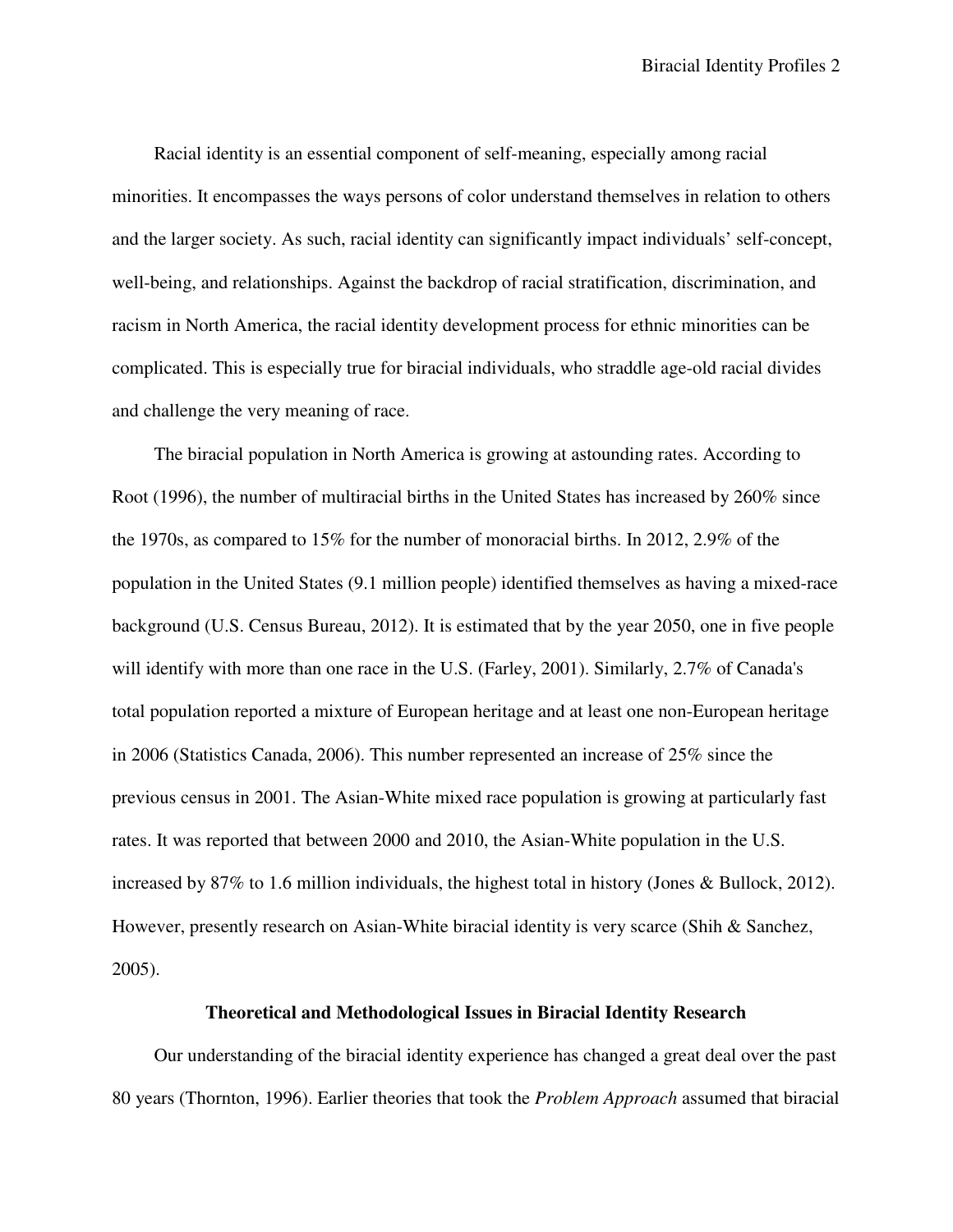individuals were marginalized and therefore tended to have more psychological problems than monoracial individuals (e.g., Stonequist, 1937). Starting in the 1970s, theorists began to take the *Equivalent Approach,* assuming that healthy biracial individuals undergo racial identity development processes similar to those of monoracial minorities (e.g., Porterfield, 1978). In the 1990s, in response to the growing recognition of the uniqueness of biracial identity, models of biracial identity began to take the *Variant Approach* (e.g., Kerwin & Ponterotto, 1995; Poston, 1990). According to this approach, biracial identity development is qualitatively distinct from monoracial identity, but it failed to account for identity fluidity. More recent biracial identity models have taken an *Ecological Approach* (Rockquemore, Brunsma, & Delgado, 2009). These models focus on the range of identity orientations available for biracial individuals to choose from and the fluid nature of biracial identity (Choi-Misailidis, 2004; Root, 1997). They represent the most contemporary view on the biracial identity experience.

There have been some methodological challenges with measuring biracial identity. In the past, biracial identity models have been developed based on case studies or qualitative studies with a small number of participants (e.g., Gillem, Cohn, & Thorne, 2001). More recently, however, researchers have strived to measure identity fluidity in terms of ecological models. For example, Rockquemore and Brunsma (2002) proposed a "taxonomy of racial identity options", which include a *Singular Identity* (i.e., identifying as exclusively Black or White), a *Border Identity* (i.e. identifying as exclusively biracial), a *Protean Identity* (i.e., fluidly switching between identities), and a *Transcendent Identity* (i.e., not identifying with race at all). To measure this model, biracial respondents are categorized into groups based on their answer to a single item. This method, however, failed to assess the *degree* to which biracial individuals relate to each identity type and assumed each identity type was a separate, discrete variable.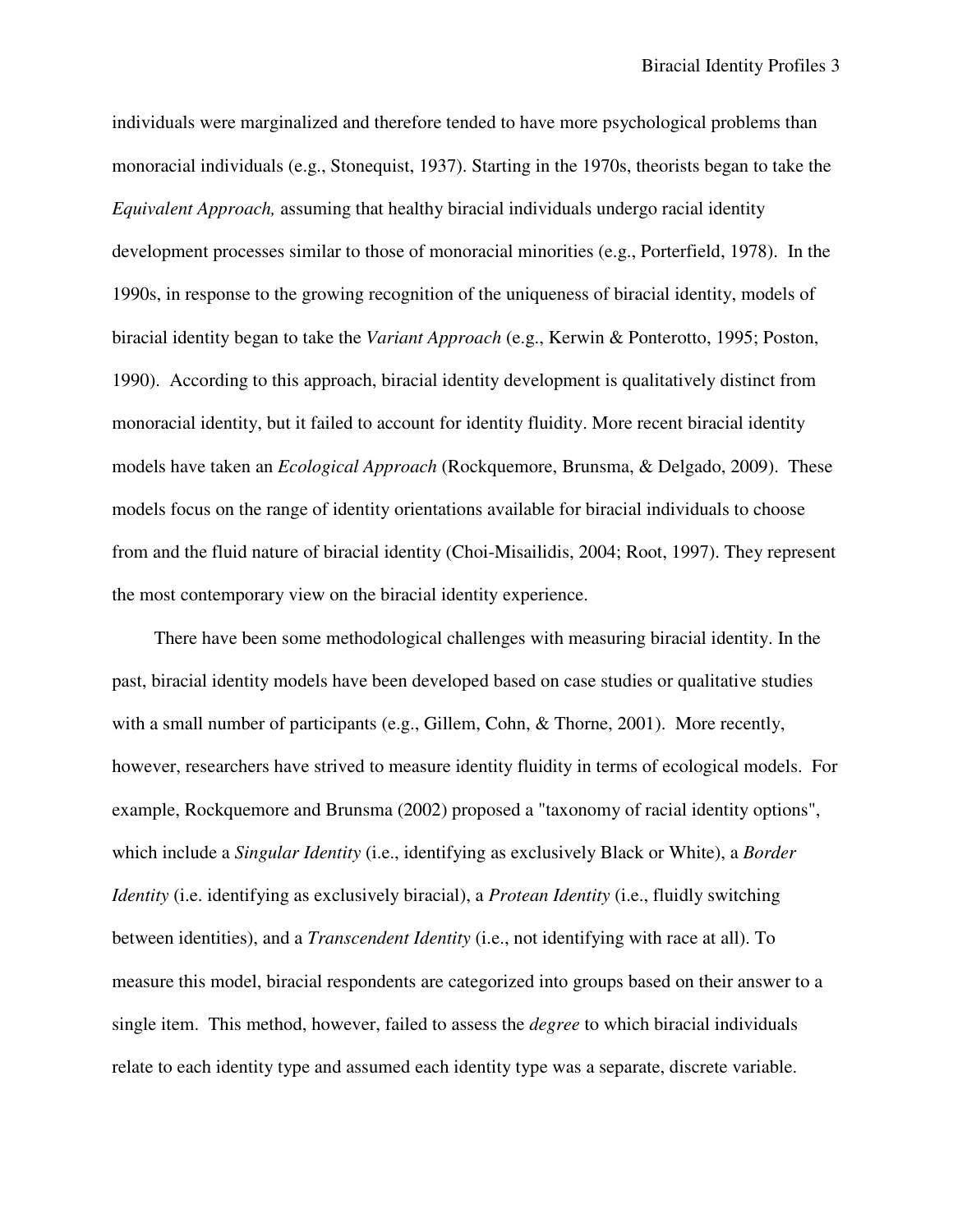While Rockquemore and Brunsma's taxonomy attempts to take into account identity fluidity in the form of Protean Identity, in reality this identity group may still be quite heterogenous. For example, while some Asian-White biracial individuals categorized in the Protean Identity group may identify with their Asian heritage more often or in more situations, while others in the same group may identify with their White heritage more often or in more situations. Hence, this conceptual taxonomy is unable to make a nuanced distinction among biracial individuals.

Considering the foregoing theoretical and measurement issues pertaining to biracial identity, the Multiracial Heritage and Awareness Personal Affiliation (M-HAPA) model by Choi-Misailidis (2004) is a new ecological model that attempts to address some of these concerns. The M-HAPA model uses a multidimensional framework (as opposed to a categorical one) and employs the Multiracial Heritage and Personal Affiliation Scale (M-HAPAS) to assess biracial identity. The M-HAPA model accounts for identity fluidity by describing three biracial identity orientations: 1) Singular Identity (i.e., identifying with only one heritage group); 2) Integrated Identity (i.e., identifying with multiple heritage groups); and 3) Marginal Identity (i.e., not identifying with either heritage group and having a sense of alienation from both heritage groups). Additionally, the M-HAPA model proposes the notion of identity 'dominance' to account for the fact that biracial individuals often have a primary biracial identity orientation with which they identify more strongly and more often. Thus, this model offers a middle ground in addressing the issue of context-based identity fluidity versus trait-like identity dominance.

In terms of improving upon existing biracial identity measurement issues, the M-HAPAS assesses each respondent's score on each identity subscale based on his/her answers to multiple items on the questionnaire. To the authors' knowledge, this scale represents the only available multidimensional multiracial identity measure that was theoretically derived and empirically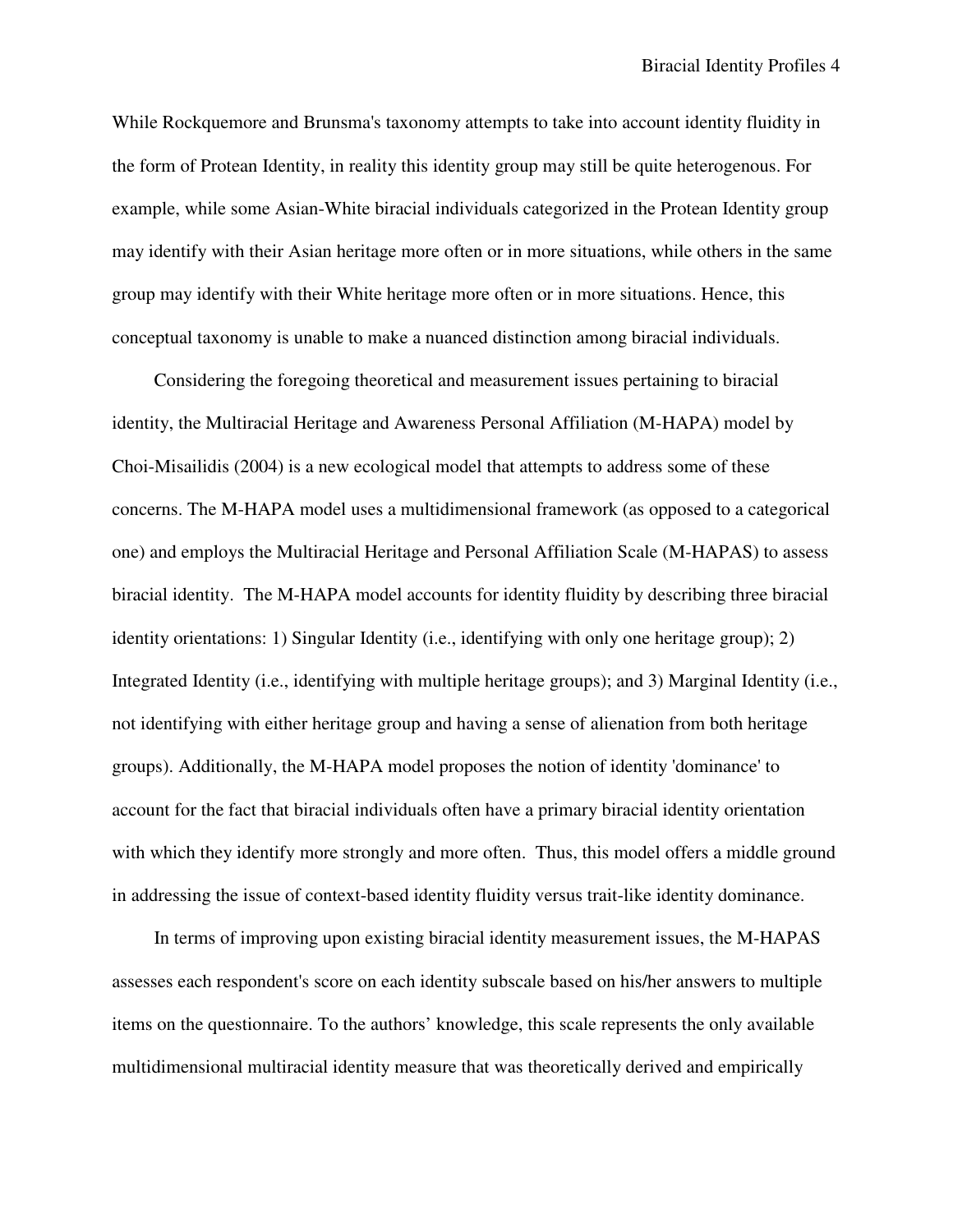tested with a large sample (*N*=364 multiracial adults aged 17-58 from three universities in Hawaii). For these reasons, the M-HAPA model and its corresponding measure were adopted in the present investigation.

#### **Psychological and Contextual Influences on Asian-White Biracial Identity**

Based on the authors' review of the literature, no published quantitative studies have specifically investigated psychological adjustment among Asian-White biracial individuals at the time of this research. Existing studies have suggested that those who identify primarily with their majority heritage group tend to have poorer psychological adjustment than those who identify with their minority heritage group or both heritage groups (Binning, Unzueta, Huo, & Molina, 2009; Lusk, Taylor, Nanney, & Austin, 2010). These studies have investigated biracial samples with a wide range of heritage backgrounds, including Asian, White, African American, Hispanic, and Native American. Furthermore, findings from Black-White biracial identity research suggest that those individuals who do not identify with either of their heritage groups are the most psychologically vulnerable (Coleman & Carter, 2007; Lusk et al., 2010).

At the present time, the generalizability of these findings to the Asian-White biracial population is unclear. Research has suggested that biracial subgroups may differ in terms of their racial identity experiences. For example, Lou, Lalonde, and Wilson (2011) found that Asian-White participants were more likely than their Black-White counterparts to identify with Rockquemore and Brunsma's (2002) Protean Identity. Similarly, Harris and Sim (2002) found that, as compared to Black-White participants, Asian-White participants had less consistent racial identities between the home and school settings. This identity fluidity may be related to the importance placed on interdependence and maintaining harmony among Asian cultures. In addition, Asian immigrants have been considered a "model minority" group and tend to be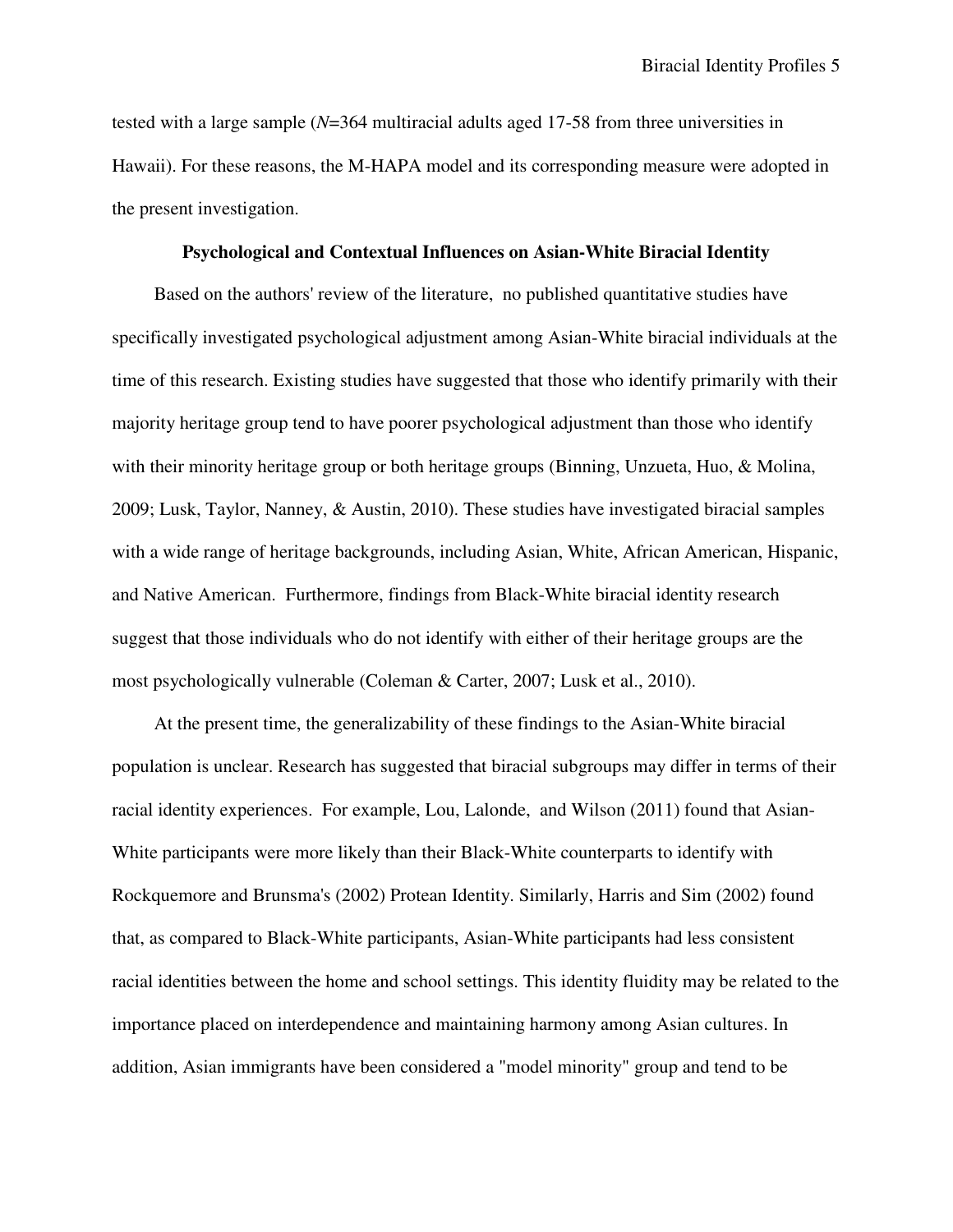perceived more positively than other minority groups (e.g., African Americans) in North America (Berry, 2006; Sue & Sue, 2003). Thus, it can be argued that the Asian-White biracial identity experience is impacted by unique sociopolitical and cultural forces in North America that may set it apart from the experiences of other biracial groups (e.g., Black-White).

Contextual factors are clearly important in considering biracial identity. A prominent biracial identity researcher in the field, Maria Root, asserted that contextual factors can be likened to lenses, influencing the ways in which different situations and experiences are perceived by biracial individuals (Root, 1998). Root identified several important "macrolenses", including gender, class, and the regional history of race relations, as well as several "microlenses", including inherited factors (e.g., cultural values), traits (e.g., coping skills), and social environments (e.g., the home). This is consistent with observations from the monoracial identity literature, suggesting that family cultural socialization (e.g., being taught the beliefs, values, and traditions of their cultures) can have a profound effect on racial identity (Gartner, Kiang, & Supple, 2013; Motomura, 2007).

Internalized oppression constitutes yet another critical factor that impacts biracial individuals' racial identification process (Rockquemore & Laszloffy, 2005). It often involves the individual holding "Whiteness" in high regard while feeling ashamed of his/her minority heritage. Pyke (2010) noted that ethnic minorities often experience "intraethnic othering." This occurs when they denigrate fellow members of their ethnic group who are perceived to be "too ethnic." As such, internalized oppression reflects both microlense and macrolense factors, in that a biracial person's social environments and broader historical and societal forces simultaneously contribute to the shaping of his/her self-perception. While internalized oppression is a critical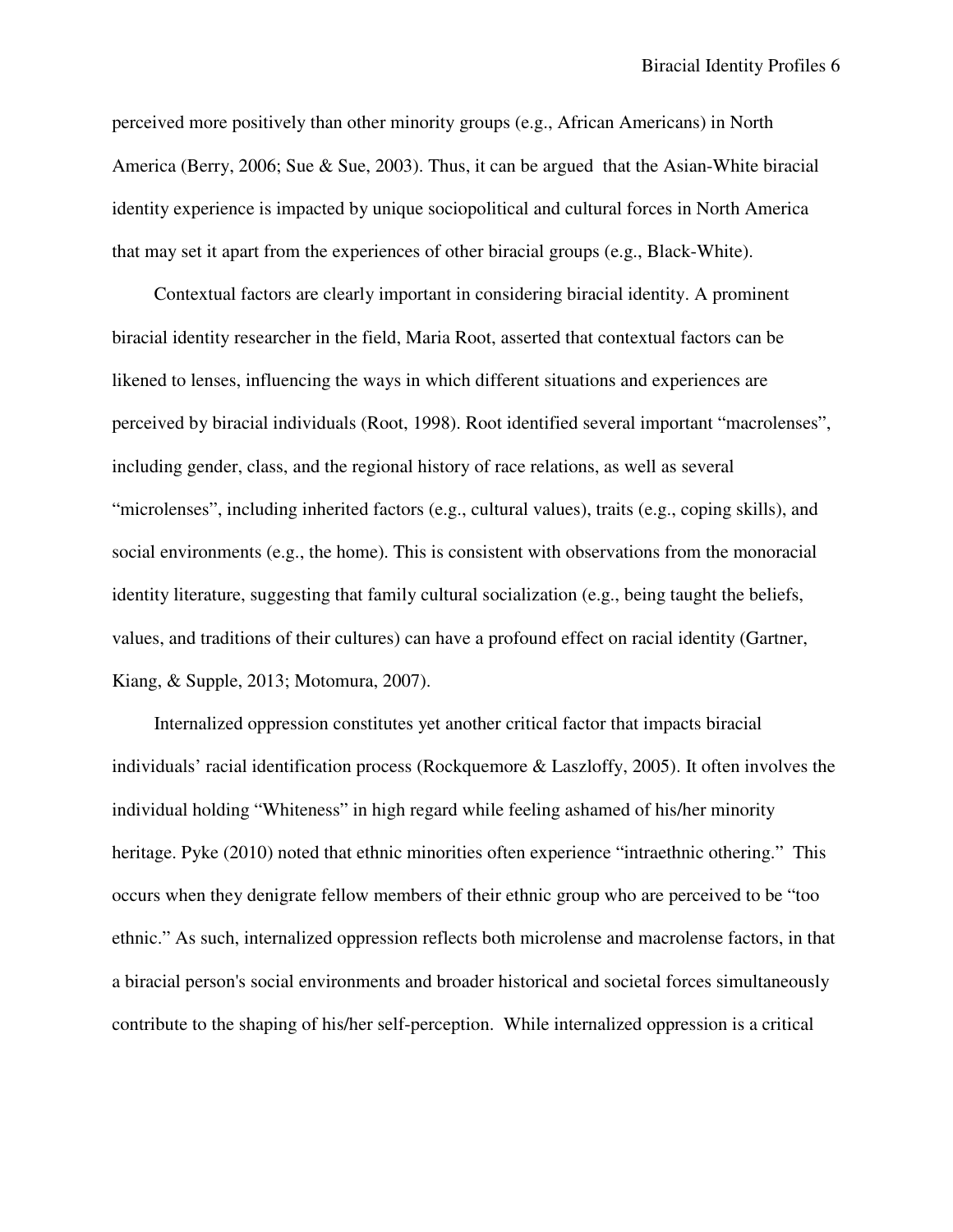variable in understanding monoracial and biracial minorities, it has been largely ignored in the biracial identity and the larger cross-cultural psychology literature (Pyke, 2010).

Our current understanding of internalized oppression is based largely on research with monoracial African Americans. Internalized oppression has been linked to a wide variety of psychological problems among racial minorities, including perceived stress, anxiety, and depression (Tull, Sheu, Butler, & Cornelious, 2005; Tull et al., 1999). With respect to research on Asian internalized oppression, David and colleagues have coined the term "colonial mentality", referring to a form of internalized oppression experienced among Filipinos and Filipino Americans (David, 2008). Individuals who scored higher on colonial mentality reported less secure ethnic identities, lower self-esteem, and more depression (David, 2008; David & Nadal, 2013; David & Okazaki, 2006).

The notion of internalized oppression has been incorporated into a few biracial identity models

(e.g.

, Poston, 1990; Rockquemore & Laszloffy, 2005; Root, 1990). For example, Poston (1990) described the "Enmeshment/Denial" stage involving self-hatred and embarrassment about one parent, who is usually the minority parent. Virtually no studies have been conducted on internalized oppression among biracial individuals. However, in a study conducted by Harrison (1997), 60% of the Black-White female sample admitted to having lied in the past about their racial backgrounds. Those who identified themselves as being "biracial but predominantly White" were more likely to report that they sometimes felt conflicted because they wished they were part of a White family. Strikingly, 26% percent of the sample reported that if they could be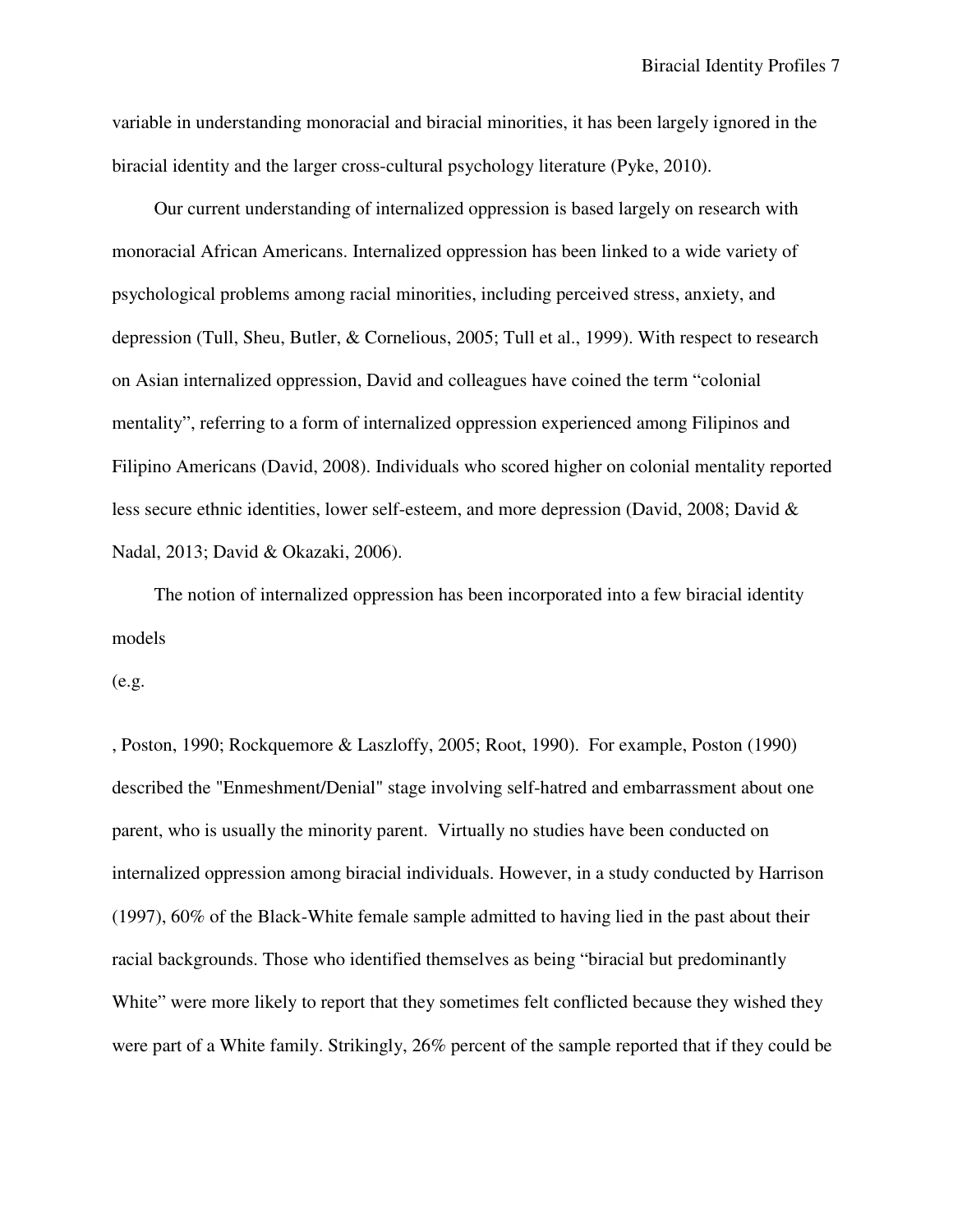born again, they would want to be monoracial. Despite growing evidence, to date no studies have directly and quantitatively investigated internalized oppression among biracial individuals.

# **The Current Study**

At the conceptual level, the current study examined the relationship between biracial identity and psychological adjustment in Asian-White biracial individuals, a subgroup that has been largely overlooked in the literature. Additionally, the current study examined the effects of internalized oppression, a critically understudied variable for racial minorities. Given the importance of contextual variables in shaping biracial identity (Root's 1998), the present study adopted a contextual perspective by further examining the constructs of cultural socialization and internalized oppression. In short, the current study attempted to address some of the critical gaps in the biracial literature. To this end, the present research: a) focused on the study of the Asian-White biracial population and its identity subgroups; b) employed quantitative measures to assess biracial identity and its psychological and contextual correlates, and c) recruited a large sample of Asian-White biracial participants in U.S. and Canada.

At the methodological level, the current study strived to improve on the measurement of biracial identity by adopting a multidimensional scale. Going beyond the single-item assessment and categorization approach , this study utilized a modified version of the multidimensional M-HAPAS measure (Choi-Misailidis, 2004) to assess Asian-White biracial participants' *identity profiles* based on patterns of identity orientation scores. This approach enabled the researchers to not only discern identity groupings among biracial participants more precisely, but also to reveal identity fluidity (i.e., higher scores on multiple identity subscales) and dominance (i.e., one identity subscale score being higher than others for a given identity profile) among biracial respondents. This represents a novel and unique methodological undertaking.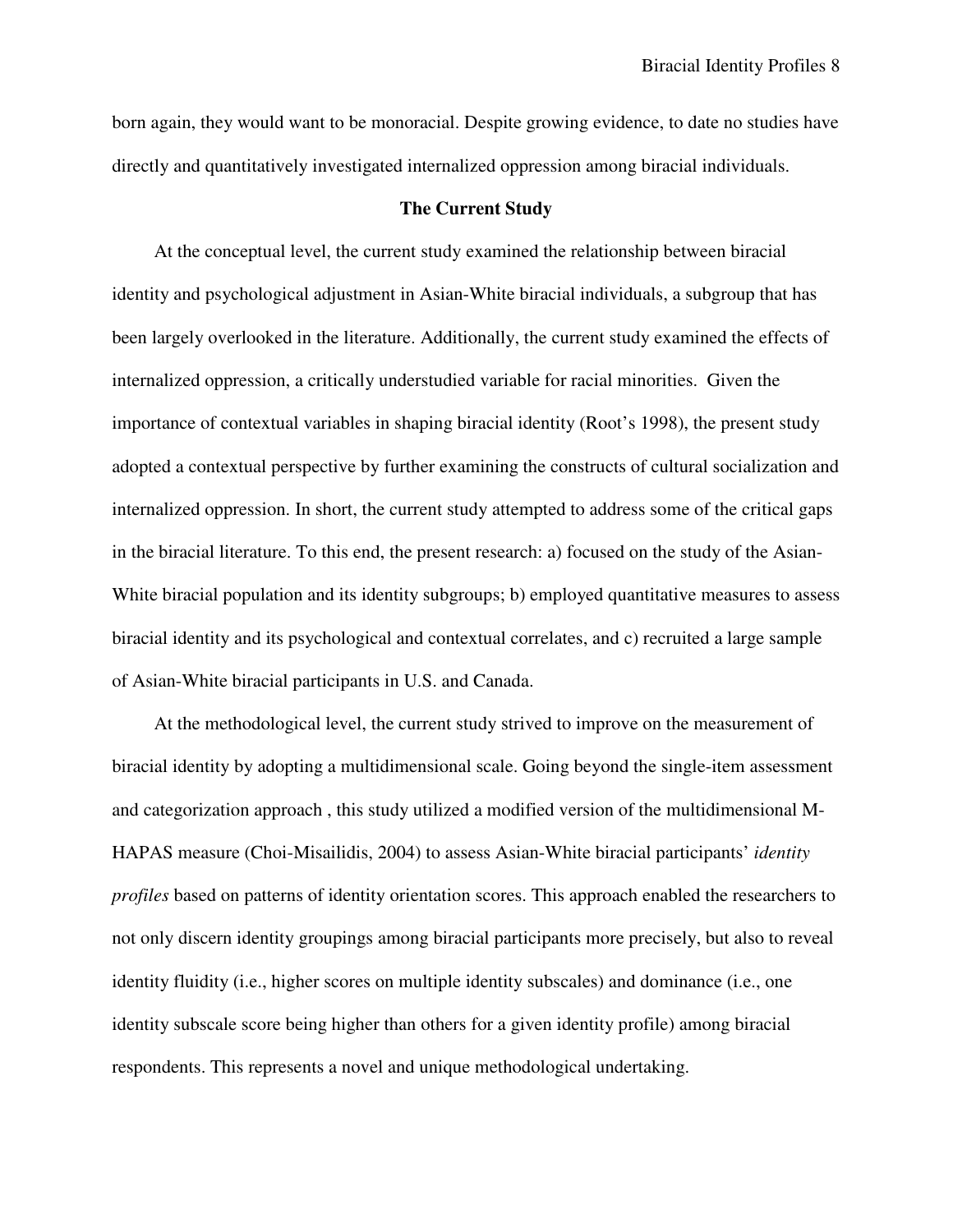The present study asks three research questions. First, "*Which type of biracial identity pattern is most closely associated with psychological distress among Asian-White young adults?*" On the basis of previous research, it was hypothesized that individuals who primarily identify with both their Asian and White heritages would have less psychological distress than those who primarily identify with one of their heritages (Hypothesis 1). Second, "*To what extent is cultural socialization associated with biracial identity development among Asian-White young adults?*" It was expected that greater cultural socialization (to both one's Asian and White heritages) would be correlated with a more integrated biracial identity (Hypothesis 2). Finally, "*What are the interrelationships between internalized oppression, biracial identity, cultural socialization, and psychological distress among Asian-White young adults*?" It was hypothesized that more internalized oppression would be associated with greater identification with one's White heritage, less cultural socialization, and more psychological distress (Hypothesis 3).

#### **Method**

## **Participants and Procedures**

Asian-White biracial participants between the ages of 18 and 30 were recruited from both the United States and Canada, in order to maximize sample size and statistical power. Even though differences in interracial group relations have been noted between U.S. and Canada, previous biracial studies have combined American and Canadian biracial samples and did not find significant differences on racial identity and variables (e.g., Lou et al., 2011). Furthermore, in the present study no significant differences on the key variables were found between biracial participants recruited from the U.S. vs. Canada. Thus, participants from both countries were combined in the analyses.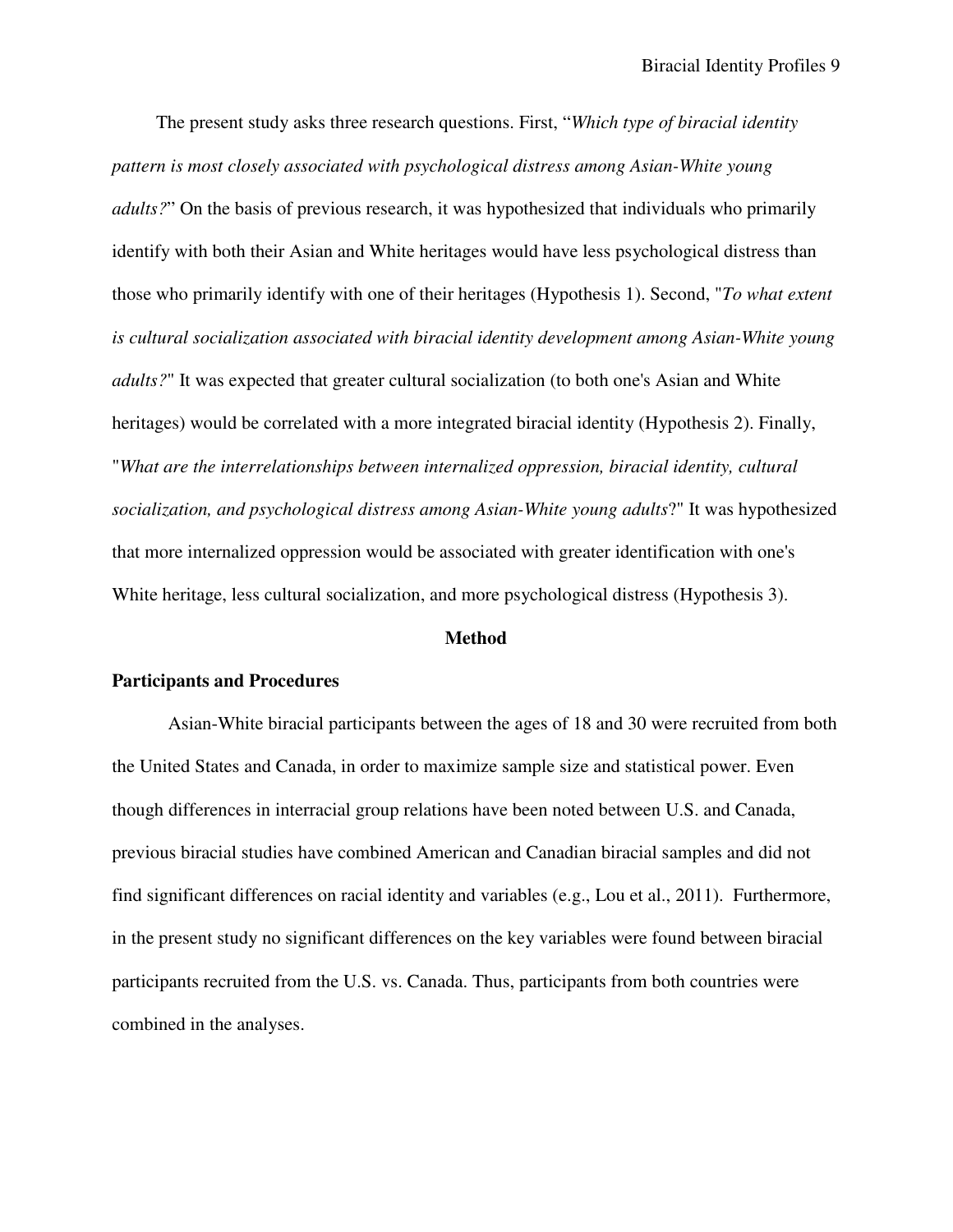To be eligible, participants had to have one White parent and one parent of East Asian descent. This group was selected because of the commonalities in cultural values as noted in the literature, including interdependence, loyalty, obligation, respect for authority, and maintaining interpersonal harmony (Uba, 1994). A multi-pronged recruitment method was used which included recruitment through: 1) the administrators of Facebook interest groups related to biracial identity (78% of the total sample); 2) the "snowball technique," wherein the first author's friends and family members were asked to forward the recruitment e-mail to their own personal contacts (14%); 3) the directors of various ethnic-specific community groups and organizations (3%); 4) undergraduate students through the University of Windsor's Psychology Participant Pool (1%), and 5) e-mailing administrative staff for students in other academic departments across the University of Windsor (0.1%). A web survey was used. As an incentive for participation, those who completed the study were entered in a draw for one of six \$25 gift certificates for a popular online shopping website.

The final sample was comprised of 330 Asian-White biracial young adults (76% female, 23% male, 1% other gender) with the mean age of 23 (SD= 3.8). In total 73% of the participants reported living in the U.S. while 24% reported living in Canada. Sixty-six percent were born in the U.S., 20% were born in Canada, and 14% were born outside of North America. The majority of the participants (74%) reported having fathers who were White and mothers who were Asian. **Measures** 

**Biracial identity.** Biracial identity was measured with an adapted version of the Multiracial Heritage Awareness and Personal Affiliation Scale (M-HAPAS: Choi-Misailidis, 2004) – a measure developed with a sample of 364 biracial and multiracial students in Hawaii with Asian, Black, Hispanic, Caucasian, Pacific Islander, and Native American backgrounds.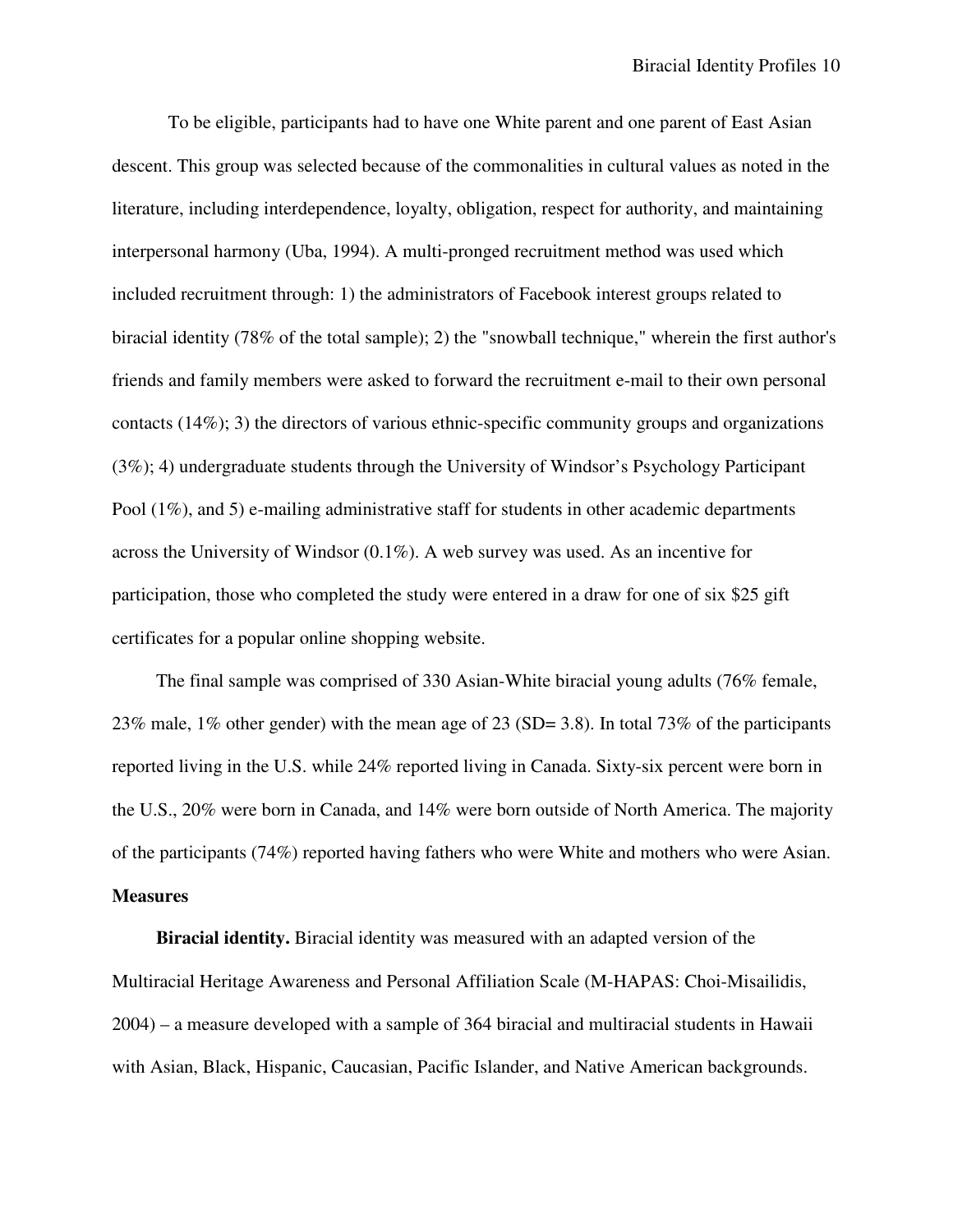Fifty-two percent of the sample identified Asian as part of their heritage. In the original 43-item M-HAPAS, respondents are asked to rate the degree to which they agreed with each item on a Likert scale, from 1 (*strongly disagree*) to 7 (*strongly agree*). Choi-Misailidis' original theory proposed that there were three identity orientations: integrated identity, singular identity, and marginal identity. However, a factor analysis of the original scale yielded four subscales: integrated-combinatory (identifying with multiple heritages), integrated-universality (identifying with people of all races), singular (identifying with one heritage), and marginal (not identifying with any heritage). Respondents received a score on each subscale, with higher scores indicating stronger attitudes related to that identity status.

In the original instrument development study, Choi-Misailidis (2004) measured singular identity status as a single identity orientation, without accounting for the fact that identifying with one's majority heritage (i.e., White European) can be qualitatively different from identifying with one's minority heritage (i.e., Asian). Consequently, the original M-HAPAS singular subscale was made into two subscales, one assessing participants' orientation toward their minority group (singular-minority identity) and the other assessing their orientation to the majority group (singular-majority identity). As such, slight wording changes were made to the two modified singular identity subscales. Specifically, references to one's mother's heritage/group, father's heritage/group, and parent heritage/group were removed and were replaced with references to one's "White heritage" and "minority heritage". The wording of some items was modified in order to make items more specific to the current study. For instance, the item "Others remind me frequently that I am different" was changed to "Others remind me frequently that I am racially different". These modifications were based on feedback from a focus group of three doctoral students who were familiar with multicultural psychology research.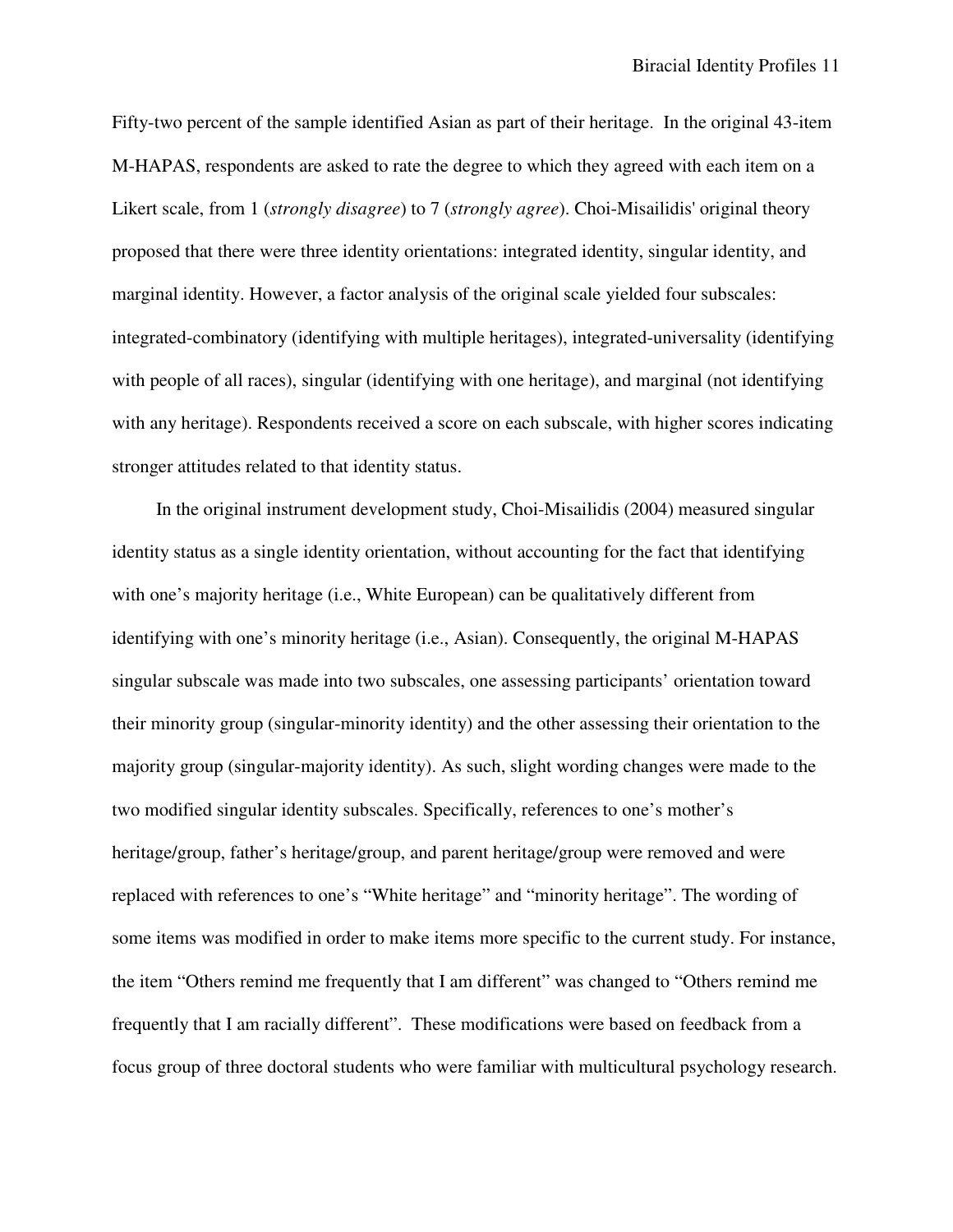The version of the M-HAPAS used for this study consisted of 56 items with five hypothesized subscales: *integrated-combinatory, integrated-universality, singular-minority, singular-majority, marginal*.

Since the M-HAPAS has not been validated with additional samples beyond the sample used in Cho-Misailidis' original study (2004) and the original items were modified for the current study, a confirmatory factor analysis (CFA) of the scale was conducted. Structural equation modelling (SEM) was used to assess the psychometrics of the modified M-HAPAS. Based guidelines suggested by Byrne (2010) and Lei and Lomax  $(1999)^1$ , criteria were not met for the hypothesized five-factor solution. As a follow-up, an exploratory factor analysis (EFA) was conducted, using the Common Factor Analysis with the principle axis factoring technique and direct oblimin rotation. Visual inspection of a scree plot suggested a four-factor solution. Together, the four factors accounted for 49.02% of the variance. Items with factor loadings greater than or equal to .40 in the pattern matrix were retained (Stevens, 2002). This resulted in the retention of 46 items for the modified M-HAPAS, with factor loadings ranging from .40-.88.

The retained items were inspected and interpreted for each factor. Factor 1 (eigenvalue 9.43) was named *Integrated Identity* (identifying with one's Asian and White heritages with equal importance). This factor consisted of 13 items and accounted for 19.24% of the total variance. Factor loadings ranged from -.40 to -.83. Factor 2 (eigenvalue 7.26) was named S*ingular-Majority Identity* (identifying with one's White heritage). This factor consisted of 11 items and accounted for 14.82% of the total variance. Factor loadings ranged from .42 to .86. Factor 3 (eigenvalue 4.55) was named *Marginal Identity* (being alienated from both Asian and White heritages). This factor consisted of 10 items and accounted for 9.29% of the total variance.

 $\overline{a}$ 

<sup>&</sup>lt;sup>1</sup> These guidelines suggest that acceptable model fit requires Chi Square p values exceeding .05, RMSEA values below .08, and CFI values = exceeding .90.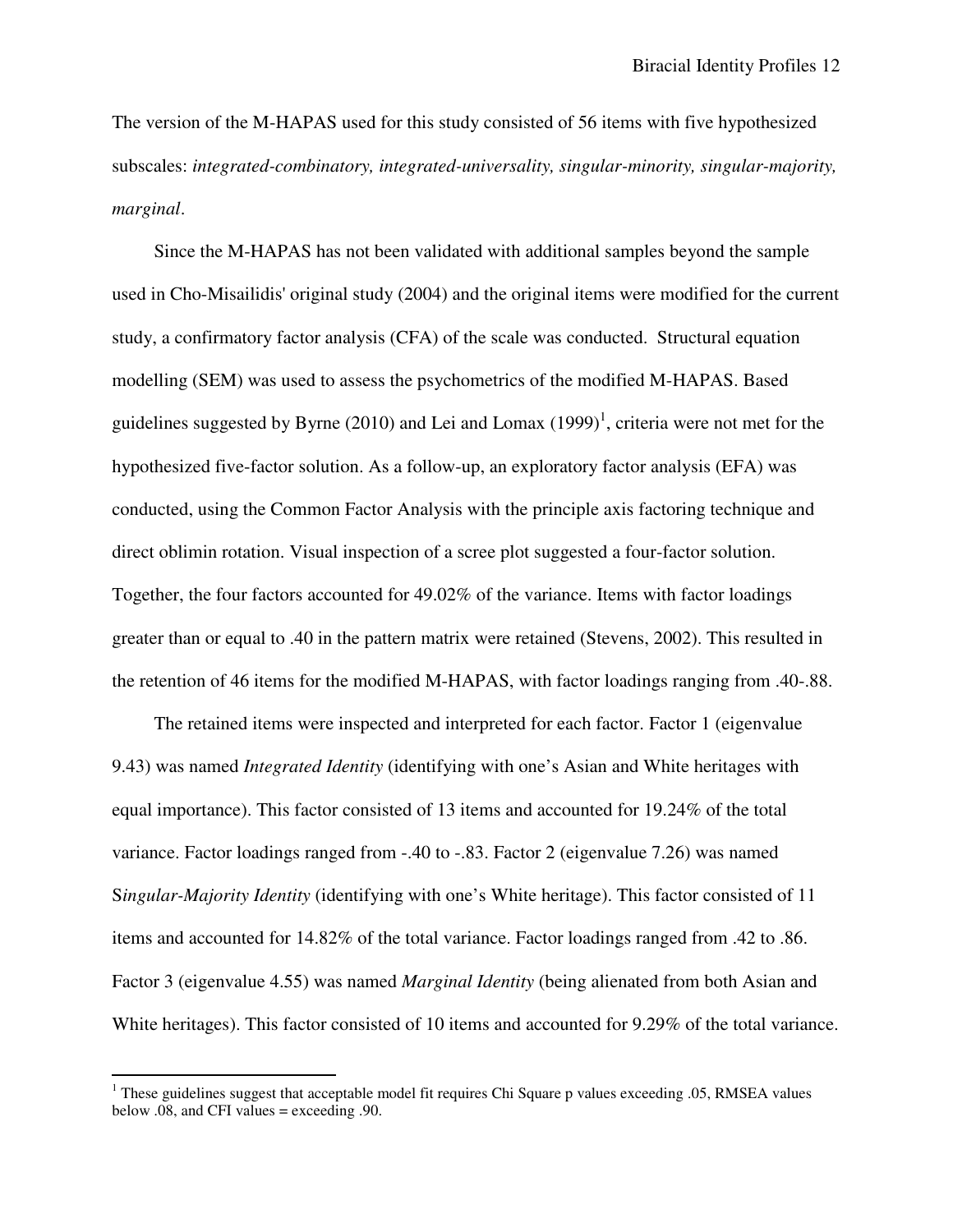Finally, Factor 4 was named S*ingular-Minority Identity (*identification with one's Asian heritage). This factor consisted of 12 items and accounted for 5.67% of the total variance.

The final version of the M-HAPAS used in this study was comprised of 46 items and four subscales: Integrated Identity (13 items), Singular-Majority Identity (11 items), Marginal Identity (10 items), and Singular-Minority Identity (12 items). Internal consistencies for each of these subscales were high ( $\alpha$ = .90, .90, .86, and .90, respectively). The integrated-combinatory and the integrated-universality subscales, which Choi-Misailidis supplemented to account for an unexpected four-factor solution in the original M-HAPAS development study, were not supported in the current analysis. However, the original theoretical M-HAPA model was supported.

**Cultural socialization.** The Family Ethnic Socialization Measure (FESM; Umaña-Taylor & Fine, 2001) is a 12-item measure of one's perceptions of family cultural socialization attitudes, beliefs, and practices. Respondents are asked to rate their level of agreement with items on a Likert scale, from 1 (*not at all*) to 5 (*very much*). The item scores are summed, with higher total scores indicating a higher degree of perceived cultural socialization in one's family-of-origin. The FESM has demonstrated internal consistency in an ethnically diverse sample of 615 college students (Study 1) and 231 high school students (Study 2) (α= .92 to .94) (Umaña-Taylor, Yazedjian, & Bámaca-Gómez, 2004). The measure has also been shown to have construct validity (Umaña-Taylor et al., 2004).

The FESM was designed for use with monoracial youths. For the purpose of the current study, items were changed from present tense to past tense, as the young adult participants in the current study were asked to rate their family cultural socialization retrospectively during their younger years. Additional instructions were added to the beginning of the survey, directing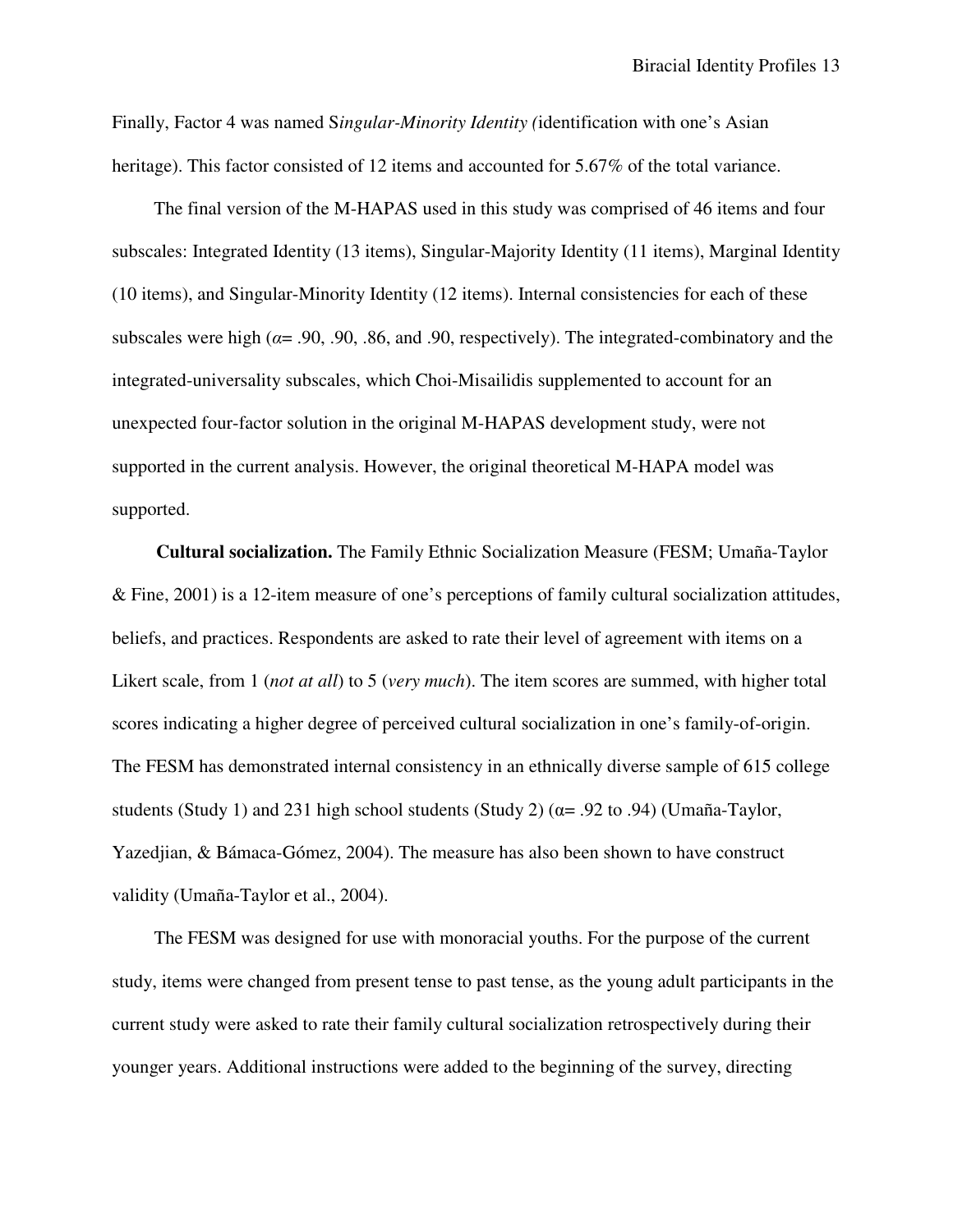participants to reflect on their cultural socialization experiences during childhood<sup>2</sup>. Each participant was presented with two versions of the FESM. In the first version, participants were asked to rate their cultural socialization with respect to their Asian culture. In the second version, participants were asked to rate their cultural socialization with respect to their White/European culture. Internal consistencies were good for both the Asian and White/European versions in the current study ( $\alpha$ =.93 and .89, respectively). Item-total correlations ranged from .41 to .85 for the Asian subscale and from .29 to .76 for the White subscale.

**Psychological distress.** The Brief Symptom Inventory-18 (BSI-18; Derogatis, 2000) is a self-report screening tool for psychological distresses and disorders. Respondents are asked to rate the degree to which they have experienced various symptoms in the past week on a fivepoint scale, from 0 (*not at all*) to 4 (*extremely*). A Global Severity Index (GSI) represents an overall score of psychological distress. This measure has been used with a previous sample of Asian international students and showed good internal consistency (alpha=.88) (Wang & Mallinckrodt, 2006). The original Brief Symptom Inventory, of which the BSI-18 is a shortened version, also showed good internal consistency in a sample of multiracial participants (alpha=.96) (Sparrold, 2003). In the present study, the Cronbach's alpha was .91 for the GSI, demonstrating support for the internal consistency of the BSI-18 in the current sample.

**Internalized oppression.** The internalized oppression measure used in the current study consisted of 34 items; 25 items were adapted from the Colonial Mentality Scale for Filipino Americans (CMSFA) (David & Okazaki, 2006) and nine items were written by the first author. The scale was named the Internalized Oppression Scale for Biracial Individuals (IOSBI). Respondents were asked to rate these items on a scale from 1 (*strongly disagree*) to 6 (*strongly* 

<sup>&</sup>lt;sup>2</sup> These changes were made with the permission of the test author.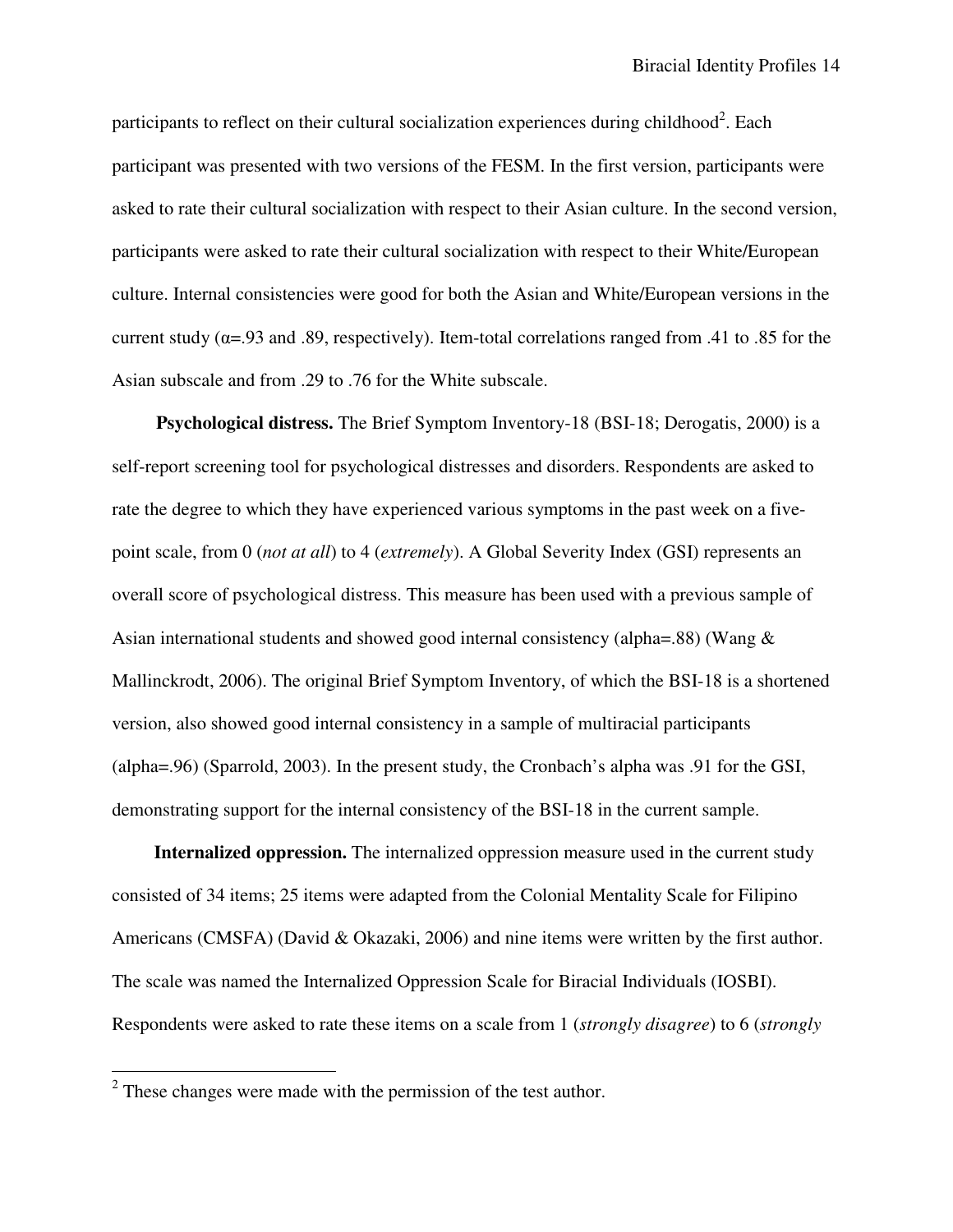*agree*). The terms "minority group" and "minority heritage" were defined under the measure instructions. The scores were summed across all the items with higher total scores indicating greater levels of internalized oppression.

Items adapted from the CMSFA were modified to apply to the current study's biracial sample. Some of the CMSFA items that were specifically worded in terms of Filipino facial features, language, and culture were modified to apply more broadly to Asian characteristics (e.g., " In general, I am ashamed of members of my minority group because of the way they dress and act"). Items on the CMSFA that were more specific to the migration history of the Filipino people were omitted. Nine items were also developed by the researchers to reflect some of the experiences unique to biracial individuals based on previous biracial identity research (Brunsma & Rockquemore, 2001; Motomura, 2007; Root, 1997), theoretical writings (Poston, 1990; Root, 1990), case studies (Rockquemore & Laszloffy, 2005), and the first author's personal experiences as a biracial individual. For example, four items regarding physical appearance were developed based on research suggesting that physical appearance is particularly salient to biracial individuals' racial identity development (Brunsma & Rockquemore, 2001) (e.g., "I wish I looked more like my White parent"). Additionally, two items were based on the premise that minority-majority biracial individuals are sometimes ashamed of their parents because of their races, particularly their non-White parents (Poston, 1990; Root, 1990) (e.g., "Sometimes I am ashamed to be seen with my non-White parent"). Three items were added that assess the possibility that some biracial individuals may reject the non-White parts of themselves (Rockquemore & Laszloffy, 2005). For example, "Sometimes I feel grateful that I am not a fullblooded member of my minority group" was added. The face validity of these items and their wording were verified by the focus group recruited by the first author prior to data collection.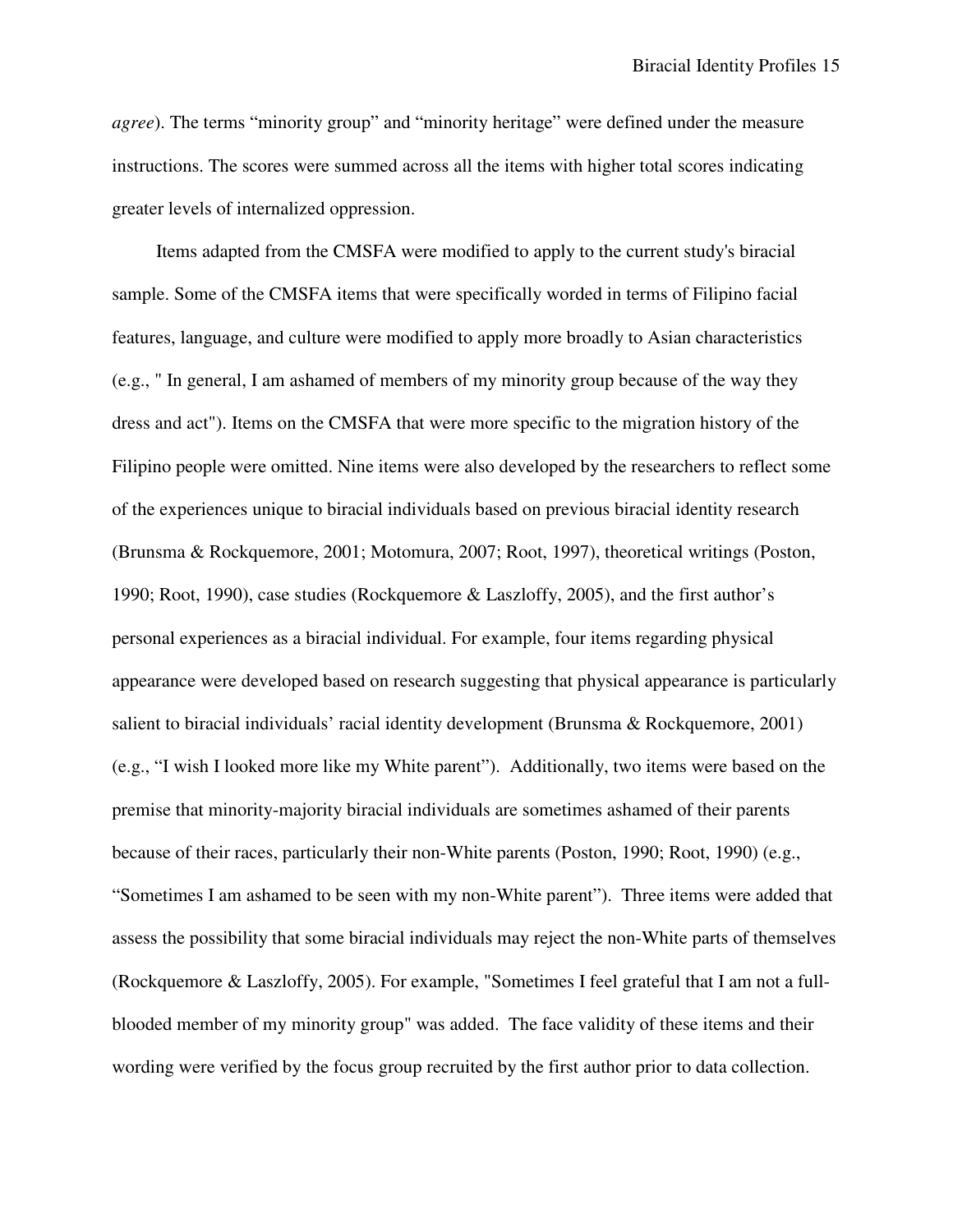Due to the fact that most of the CMSFA items were modified and nine new items were added to comprise the IOSBI, an exploratory factor analysis (EFA) was conducted using the principle axis factoring extraction technique with direct oblimin rotation. A scree plot indicated a single factor solution. Based on Stevens' (2002) recommendations, only items with factor loadings greater than .40 were retained. Only one item was removed based on this criterion. The remaining 32 items comprised a single factor and accounted for 41.36% of the variance (eigenvalue 13.23). Factor loadings of the items ranged from .44 to .82. The internal consistency of the scale was very good ( $\alpha$ =.95), and item-total correlations ranged from .40 to .81. Thus, the IOSBI was judged to be measuring a single factor, internalized oppression.

## **Cluster Analysis**

Given the research questions and hypotheses (hypothesis 1 and 2) of the present study which involve discerning how different types of biracial identity relate to cultural socialization and psychological variables in Asian White young adults, cluster analysis was used. A two-step cluster analysis using the SPSS computer program was conducted. Each of the four biracial identity orientation variables was entered into this analysis using log-likelihood distances and the Bayesian Information Criterion (BIC). Due to the fact that the order in which cases are entered in a dataset can result in different outcomes, randomized case order for cluster analysis was necessary and applied in this case (Nourisis, 2010). The final solution resulted in three clusters. A one-way between subjects analysis of variance(ANOVA) was conducted for each biracial identity orientation (integrated, singular-majority, singular-minority, marginal) for each cluster group (cluster 1, cluster 2, cluster 3). Subsequently, post-hoc Games-Howell tests were conducted to aid in the cluster interpretation.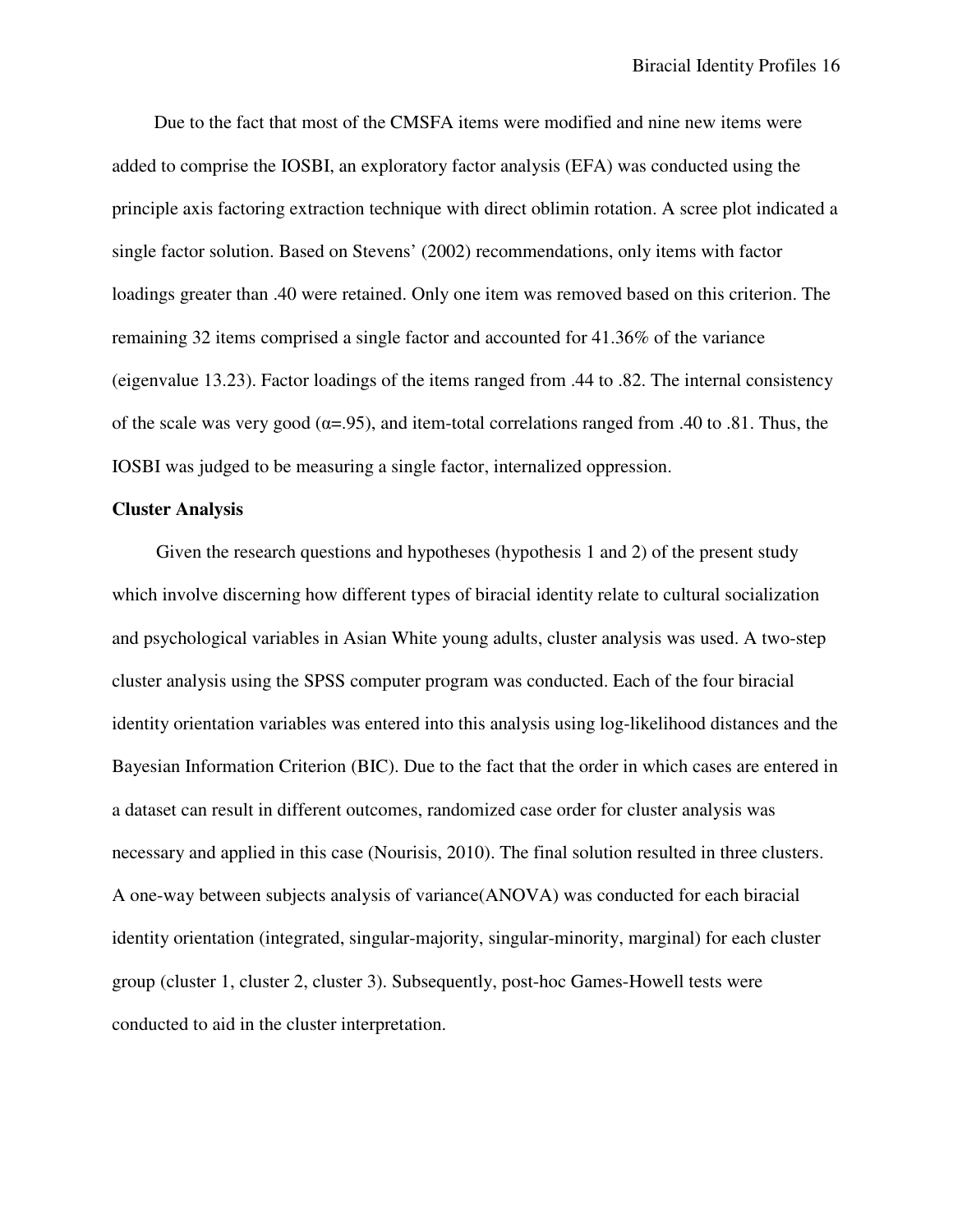The researchers were also interested in investigating the between-cluster differences in cultural socialization variables (Asian and White cultural socialization), and psychological adjustment variables (psychological distress, internalized oppression). Hence, a subsequent series of four separate ANOVAs was conducted. A Bonferroni corrected significance criterion of *p*=.0125 corrected for inflation of Type I error.

#### **Results**

# **Overall Cluster Profile and Identification**

Judging by scores based on the Modified M-HAPAS, individuals in Cluster 1 (*n=*132) were characterized by higher singular-minority identity scores than the other two clusters (*p*s<.001) (See Table 1). Moreover, those in Cluster 1 had higher singular-majority identity scores than those in Cluster 2 but lower singular-majority identity scores than those in Cluster 3 (*p*s<.001). They also reported lower integrated identity scores than those in Cluster 2 (*p*<.001) and higher marginal identity scores than those in the other two clusters  $(p<.001)$ . However, those in Cluster 1 did not differ significantly on the integrated identity scores from those in Cluster 3. Based on this profile, this group of participants was labelled *Asian Dominant.*

On the other hand, individuals in Cluster  $2(n=132)$  tended to report higher integrated identity scores than those in Clusters 1 and 3 (*p*s<.001). Additionally, they scored lower on singular-majority than those in Clusters 1 and 3 (*p*s<.001). Marginal identity scores were lower among those in Cluster 2 than in Clusters 1 and 3 (*p*<.001 and *p*<.006, respectively). Singularminority identity scores were lower among Cluster 2 individuals, as compared to those in Cluster 1 (*p*<.001), but were not significantly different from those in Cluster 3. Given the seemingly 'balanced' nature of their identity pattern, this cluster was labelled *Asian-White Integrated*.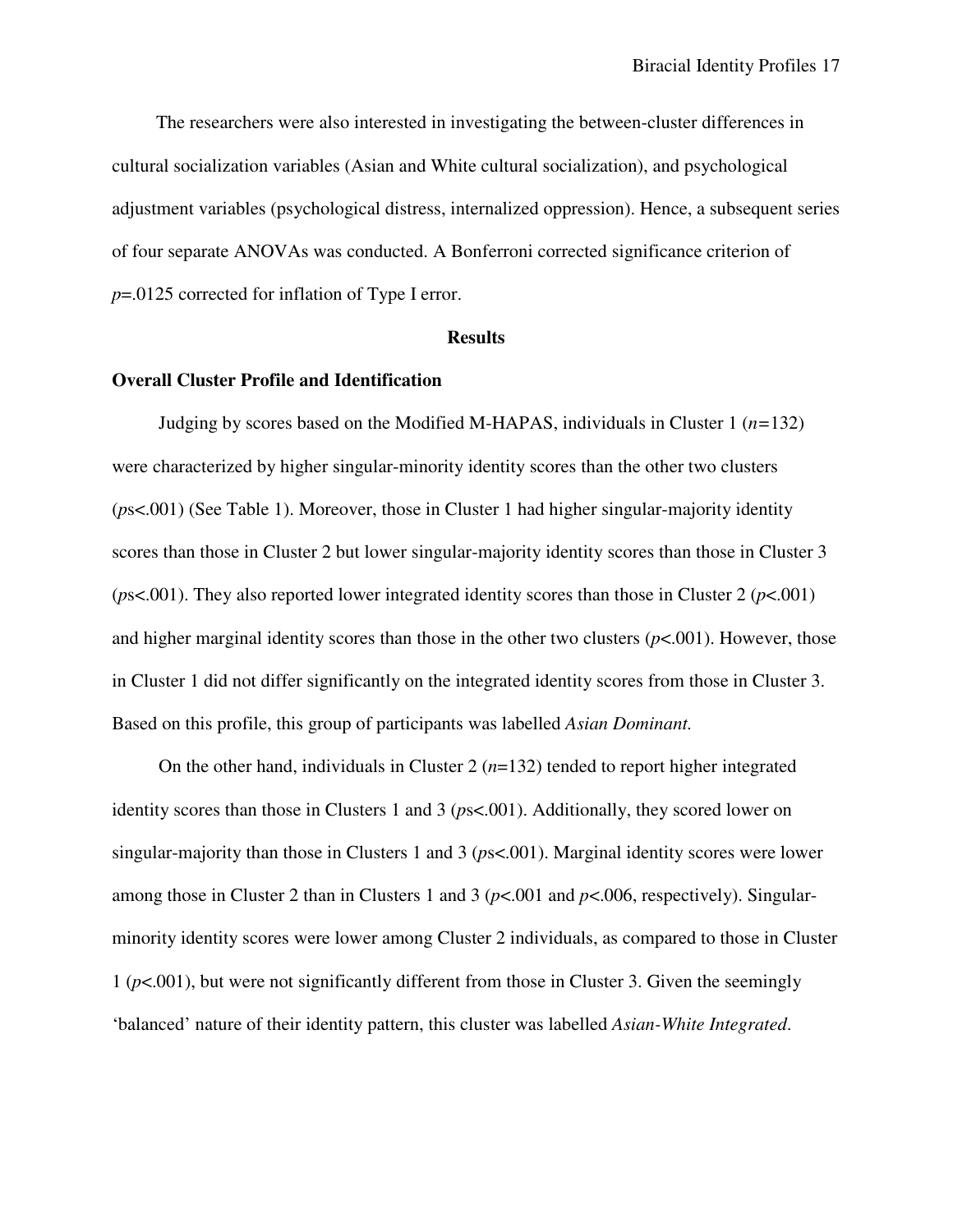Cluster 3 (*n=*63) was characterized by higher singular-majority identity scores than those in Clusters 1 and 2 and lower integrated identity scores than those in Cluster 2 (*p*s<.001). Individuals grouped into this cluster also had singular-minority identity scores similar to those grouped into Cluster 2 ( $p = .70$ ), but were lower than those in Cluster 1 ( $p < .001$ ). Additionally, they tended to have marginal identity scores that were lower than those in Cluster 1 ( $p$ <.001) and higher but those in Cluster 2 ( $p$ <.008). This cluster was labelled *White Dominant*. Figure 1 provides a visual comparison of biracial identity orientation by the three clusters.

# <Insert Table 1 & Figure 1 About Here>

# **Between-Cluster Differences**

**Cultural socialization.** The clusters were compared on cultural socialization. For Asian cultural socialization, those in the Asian-White Integrated cluster had higher scores than those in the White Dominant cluster  $(p<0.01)$ . Individuals in the Asian-White Integrated group also scored higher on Asian cultural socialization than those in the Asian Dominant group, but this difference only approached statistical significance (*p*=.034). For White cultural socialization, those in the Asian Dominant cluster had significantly lower White cultural socialization scores than those in the Asian-White Integrated cluster  $(p<.001)$ . Those in the Asian Dominant cluster also reported significantly lower White cultural socialization scores than those in the White Dominant cluster (*p*=.008) and lower White cultural socialization scores than those in the Asian-White Integrated cluster. However, this comparison only approached statistical significance (*p*=.016) (Figure 2).

# < Insert Figure 2 About Here>

**Psychological adjustment variables.** Between-cluster differences on psychological adjustment were also found (Table 1). Games-Howell tests indicated that individuals in the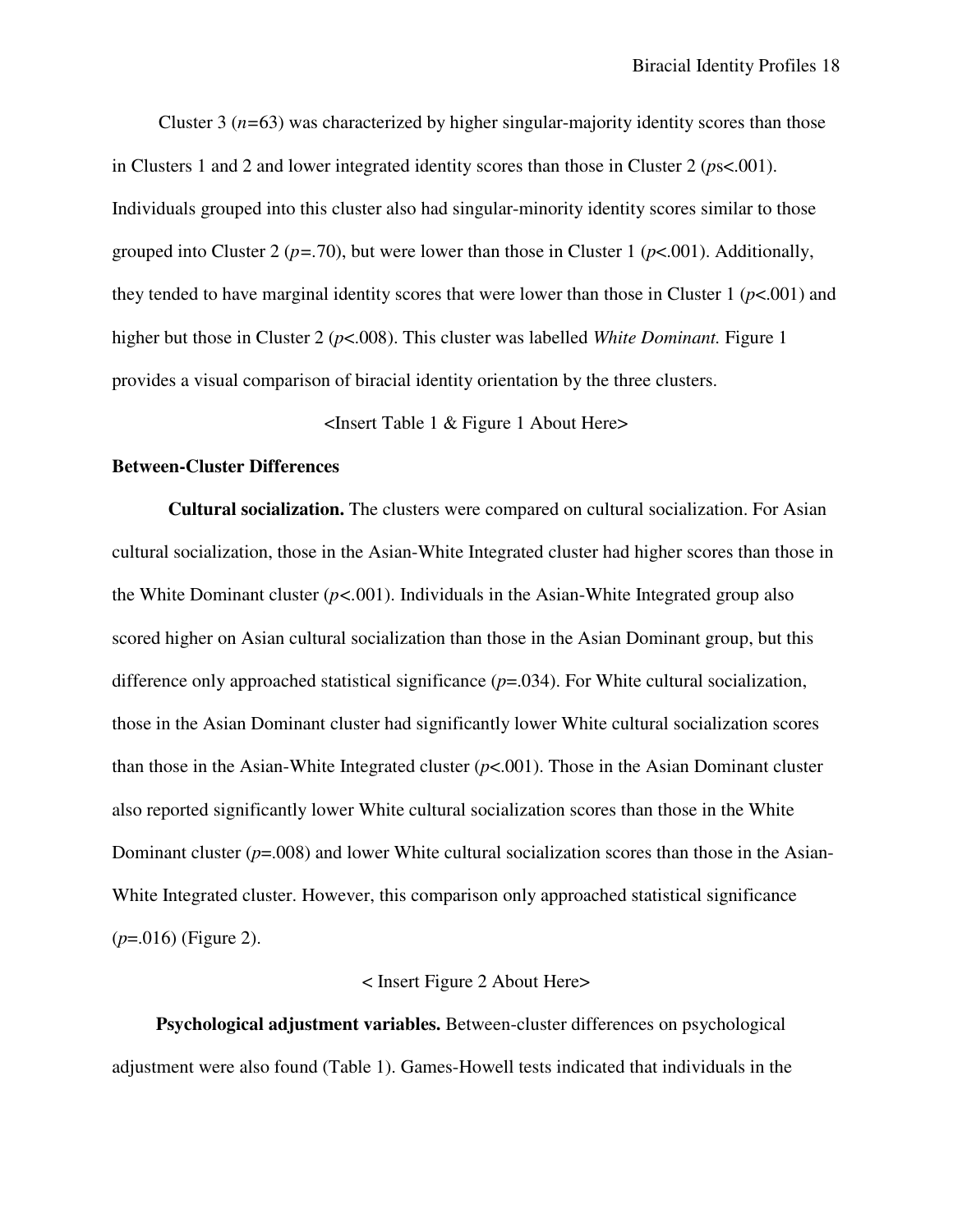Asian-White Integrated cluster were significantly less distressed than those in the Asian Dominant cluster (*p*<.001) (Figure 2). Those in the White Dominant cluster also reported lower psychological distress scores than those in the Asian Dominant group, although the difference only approached significance  $(p=0.031)$ . All between-cluster comparisons for internalized oppression were significant (*p*s<.001) (Figure 2). White Dominant individuals had the highest internalized oppression scores, followed by Asian Dominant individuals. Asian-White Integrated individuals had the lowest internalized oppression scores.

# **Discussion**

The current study is a unique quantitative study of Asian-White biracial identity, which was grounded in an empirically tested model of biracial identity and involved a large sample of Asian-White young adults. The overarching goal of the present investigation was to better understand racial identity and its relationship with cultural socialization and psychological experiences among Asian-White biracial individuals in North America.

Importantly, the current study took a novel approach by categorizing biracial participants based on overall "patterns" or "profiles" of racial identification. This is a clear methodological departure from the conventional yet disputable method of assigning biracial individuals to a racial identity orientation based on his/her answer to a single item. By examining patterns scores on racial identity subscales, it allowed for a more accurate delineation of Asian-White subgroups. Using cluster analysis, three biracial identity groups emerged. Each identity group had its own distinct profile based on differential patterns of scores on the integrated, the singularminority, the singular-majority, and the marginal identity subscales of the M-HAPAS. These three groups were labelled the White Dominant, the Asian Dominant, and the Asian-White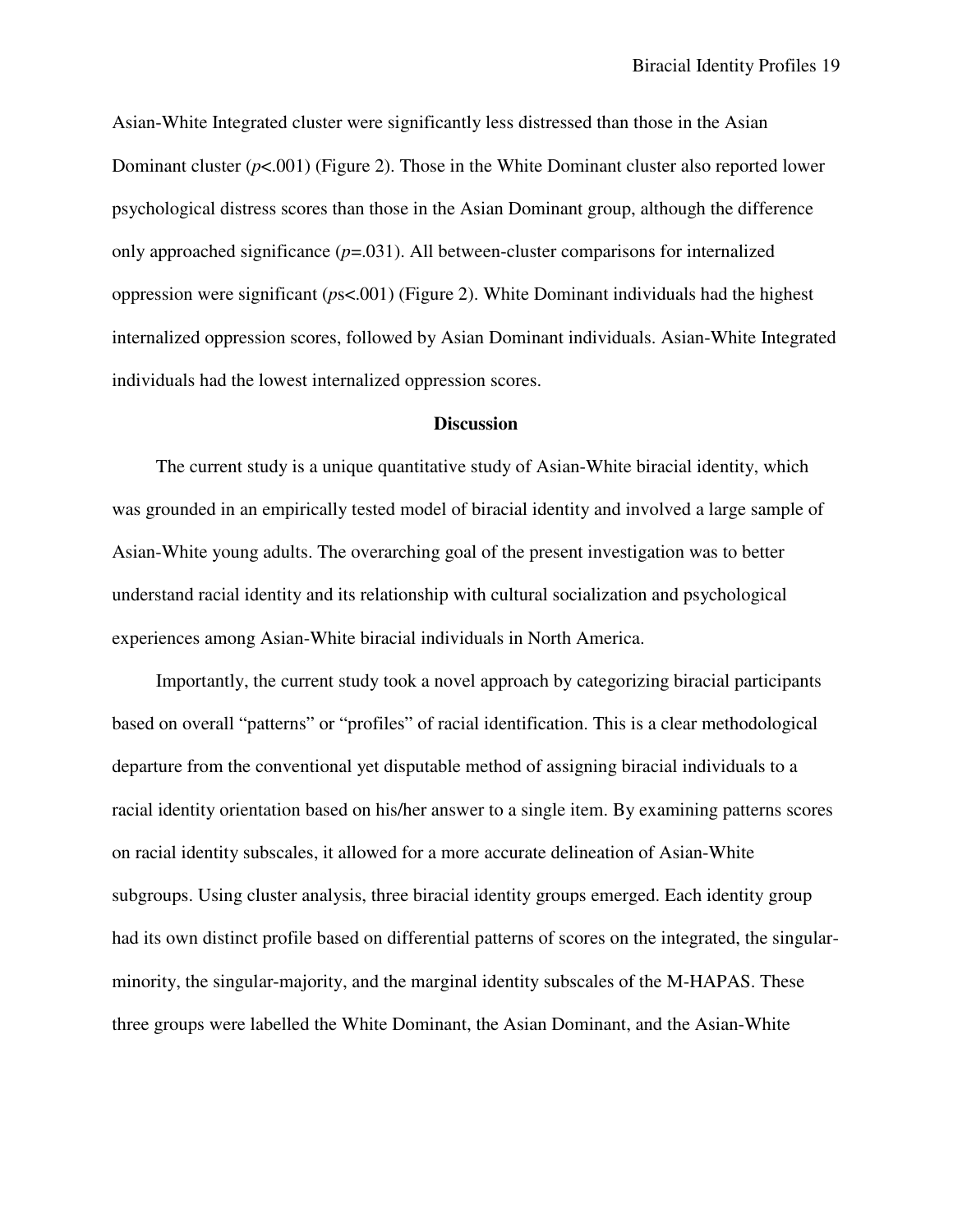Integrated groups. Significant between-group profile differences were found on cultural socialization, psychological distress, and internalized oppression.

The results showed that participants who were in the *Asian-White Integrated* group identified more strongly with both of their parents' heritages in a blended, integrated manner, as opposed to identifying exclusively with either their Asian or White heritages. Their low scores on the marginal identity scale also suggested an overall sense of belonging and social connectedness. Those in the *White Dominant* group were more likely to identify with their White parent's heritage than those in the other two groups. Paradoxically, they also tended to feel more alienated from both of their heritages than those in the Asian-White Integrated group, but less alienated than those in the Asian Dominant group. Those in the *Asian Dominant* group identified more strongly with their Asian parent's heritage than those in the other two groups. However, surprisingly they also reported higher singular-majority identity scores than those in the Asian-White Integrated group. They were also higher than the other two groups on marginal identity, a measure of the extent to which they feel disconnected from both of their heritages.

When between-group differences on psychological distress were examined, individuals in the Asian-White Integrated group reported lower psychological distress than those in the White Dominant group. As such, Hypothesis 1 was supported. This finding is consistent with previous research which has demonstrated that biracial individuals who are more connected with both of their heritages tend to experience better psychological health (Choi-Misailidis, 2004; Lusk et al., 2010). This may be explained by social identity theory (Tajfel & Turner, 1986). That is, Asian-White biracial individuals who identify with both heritages may have a greater sense of attachment to and belonging in multiple groups. This may in turn result in more positive selfconcept and psychological adjustment. In addition, feeling connected to multiple cultures may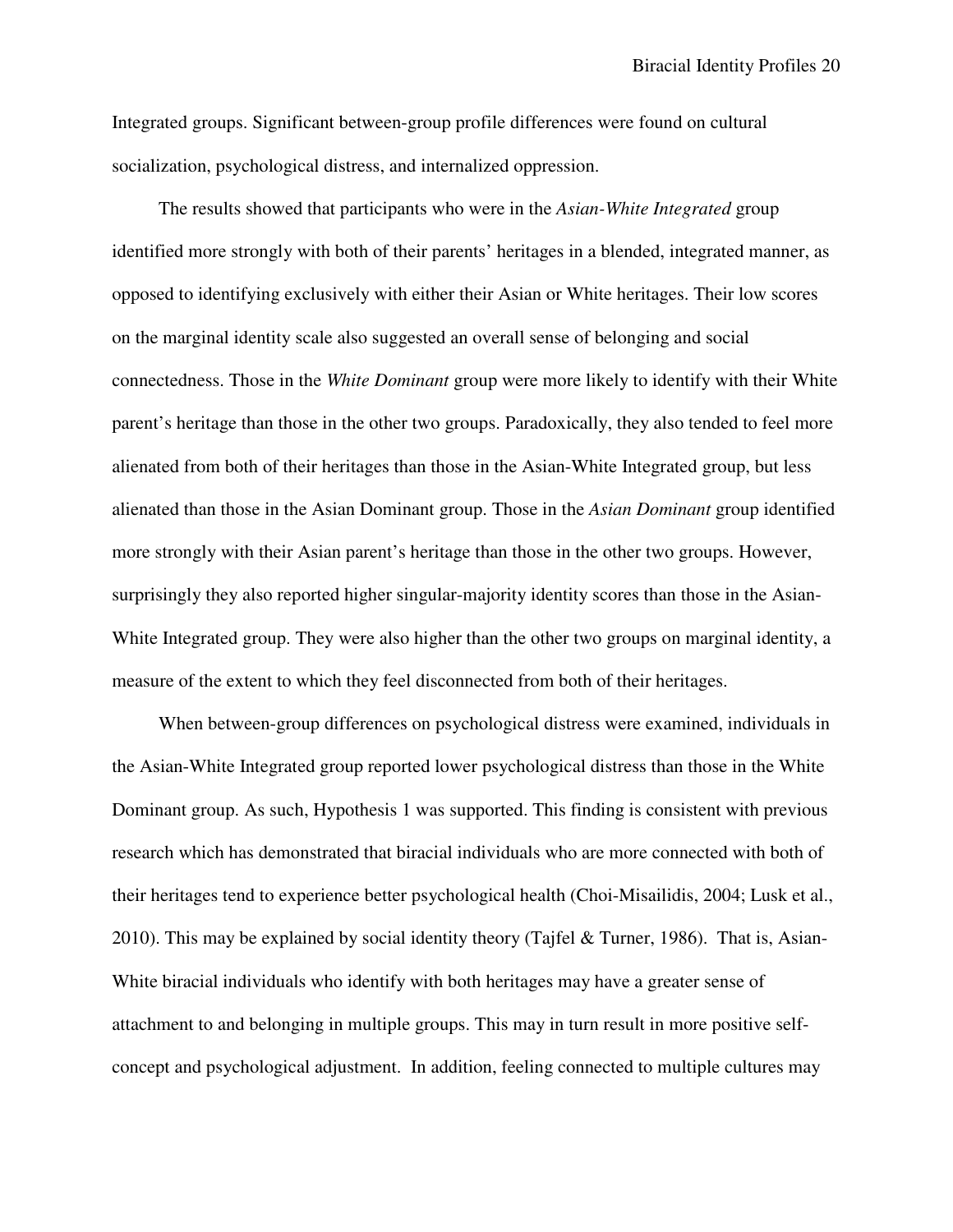provide a wider range of values, lessons, and sources of social support for these individuals to draw on when faced with life stressors (Shih & Sanchez, 2005).

The fact that those in the Asian Dominant group had higher singular-majority scores than those in the Asian-White Integrated group seems to be counterintuitive. However, these results may give us a glimpse into the between-group differences in the biracial identity process. It is possible that those in the Asian Dominant group may have regarded the boundaries between their component heritages (i.e., Asian and White) in a more clear-cut manner than those in the Asian-White Integrated group. By contrast, those in the Asian-White Integrated group may believe that they can combine, balance, and integrate their component heritages (Rockquemore & Laszloffy, 2005). This "one-or-the-other" perspective of the Asian Dominant group may have resulted in higher singular-majority scores than the blended style of Asian-White Integrated group members.

The current study also suggests that cultural socialization may play an important role in influencing biracial identity development. As predicted under Hypothesis 2, those in the Asian-White Integrated group reported more Asian cultural socialization than those in the White Dominant and the Asian Dominant groups. Those in the Asian Dominant group reported having less exposure to White cultural socialization than those in the White Dominant and the Asian-White Integrated groups. These results are consistent with previous research suggesting that cultural socialization has a direct impact on racial identity (Gartner et al., 2013).

Another valuable contribution of the present study was the examination of internalized oppression using quantitative methods with a biracial sample. In support of Hypothesis 3, the present study found that those in the White Dominant identity group were more likely to value their majority heritage and denigrate their minority heritage. It is possible that Asian-White biracial individuals who identify more with the White Dominant group may be engaging in an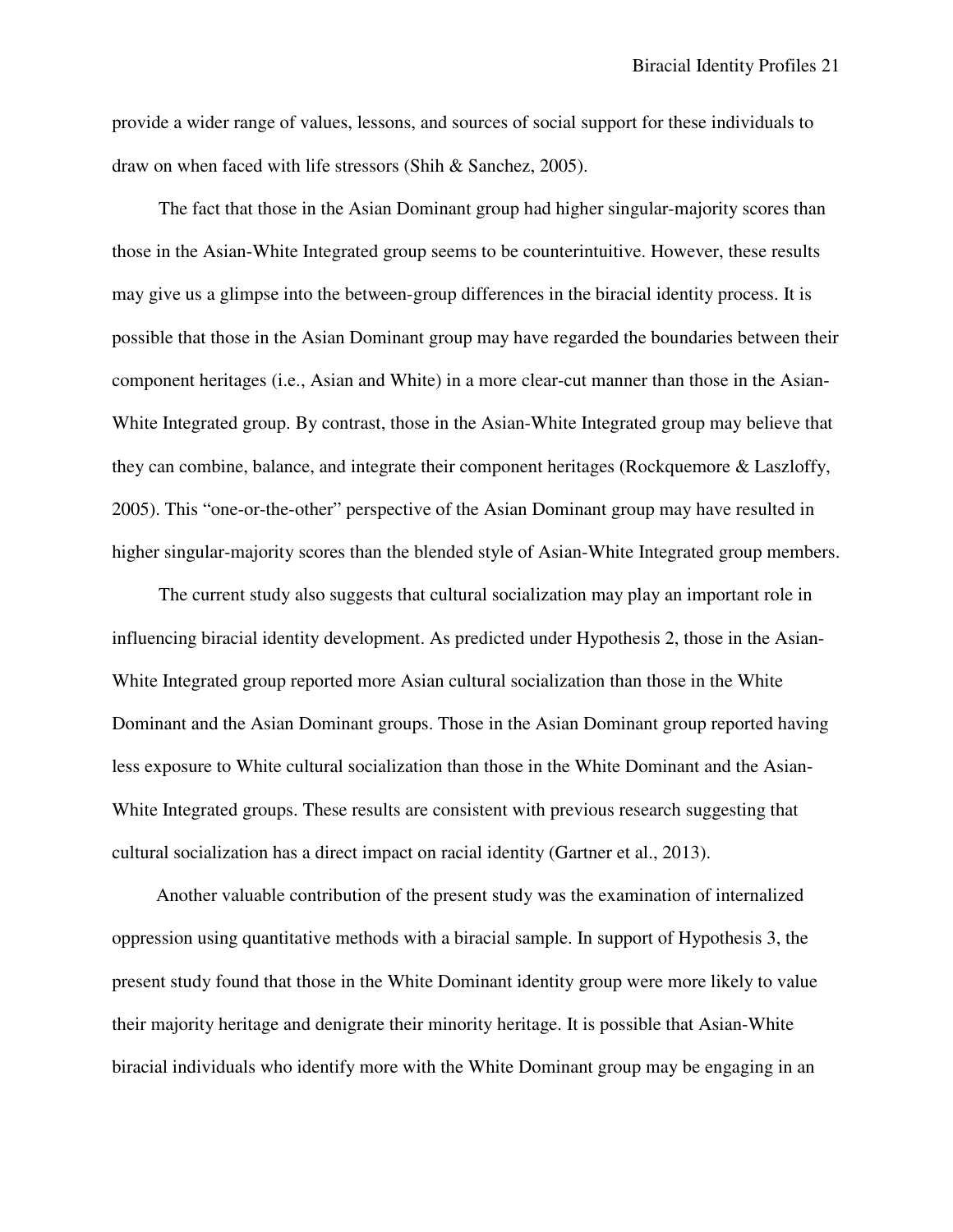active rejection of their Asian heritage. Incidentally, these results parallel findings from previous studies of monoracial African Americans, in which those in the *pre-encounter* stage of racial identity development (i.e., less identification with their African American heritage) reported higher levels of internalized oppression (Cokley, 2002). The present findings further align with Root's (1990) prediction that biracial individuals who experience internalized oppression may over-identify with one (usually White) heritage and may attempt to gain approval from this "hierarchically superior group."

Unexpectedly, the present study found that individuals in the Asian Dominant group reported significantly higher levels of internalized oppression than those in the Asian-White Integrated group. This finding was somewhat surprising because internalized oppression often involves biracial individuals' rejection of their minority (in this case, Asian) heritage. The authors expected that those who identified primarily with their Asian Dominant group would have low levels of internalized oppression. This finding may provide insight into between-group discrepancies in the identity consolidation process among mixed-race individuals. For instance, it is likely that members of the Asian-White Integrated group may see their component identities as compatible, and as a result may feel less ambivalent about being biracial. This could lead them to feel more secure about their identities, resulting in less internalized oppression. By contrast, those in the Asian Dominant Group may have greater identity ambivalence. As a result, they may frequently flip between different modes of racial identification. Indeed, in a study of mixed race individuals by Cheng and Lee (2009), the researchers found that greater perceived "racial distance" (i.e., beliefs that racial heritages are separate) and "racial conflict" (i.e., feeling tension between racial heritages) were associated with less multiracial pride.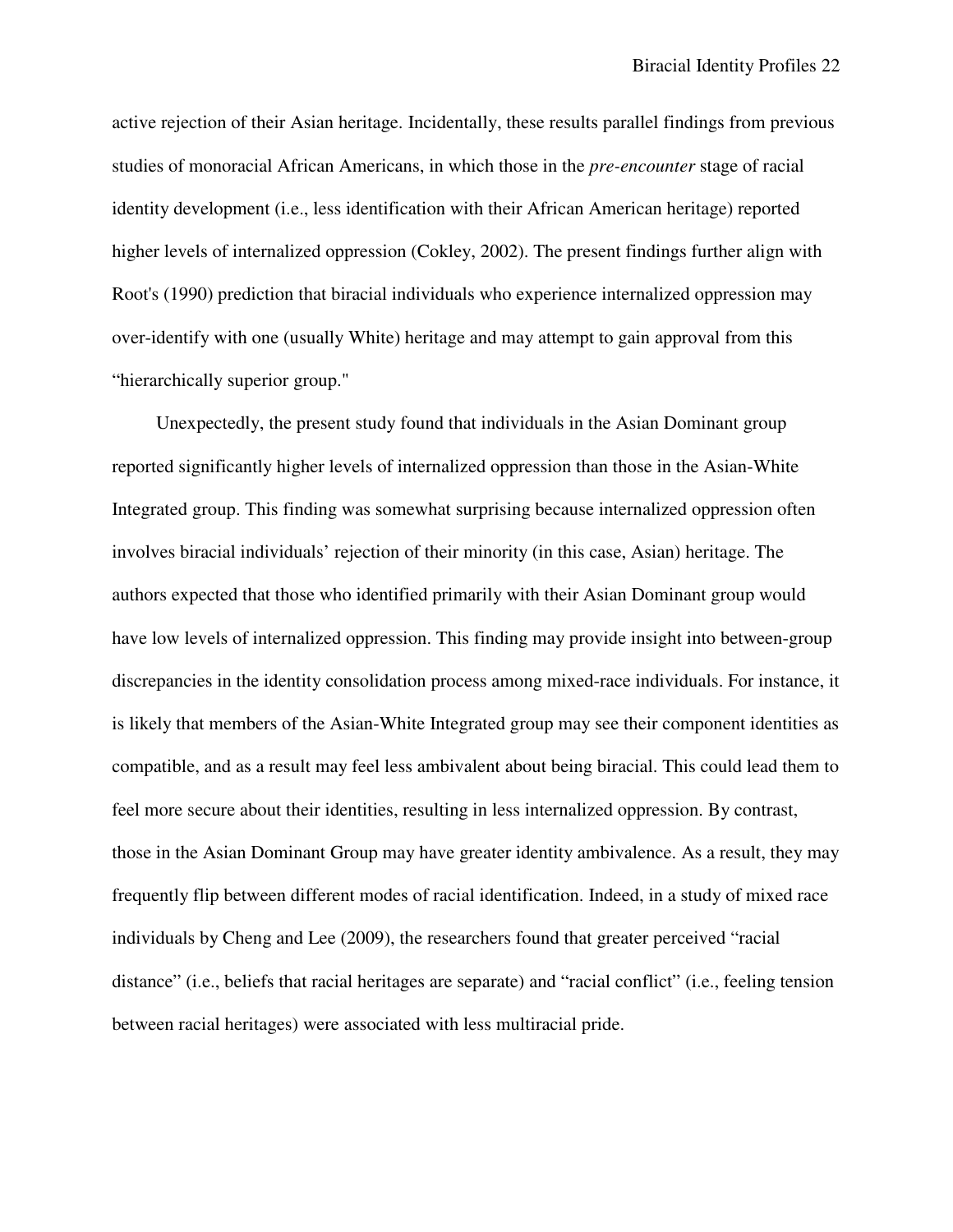Alternatively, the surprising finding that Asian Dominant individuals reported more internalized oppression than Asian-White Dominant individuals may reflect the need for a more fine-tuned examination of internalized oppression. In the original validation study for the Colonial Mentality Scale for Filipino Americans, on which the current study's internalized oppression scale was based, David and Okazaki (2006) identified both *covert manifestations of colonial mentality* (e.g., shame about being Filipino) and *overt manifestations of colonial mentality* (e.g., behaviours to distance oneself from his/her Filipino heritage, such as discriminating against members of their own group). They found that both forms of colonial mentality were negatively correlated with acculturation to the Filipino culture, whereas only overt colonial mentality was positively correlated with acculturation to the American culture. The authors suggested that even though some Filipino Americans may feel ashamed of their Filipino culture, this may not necessarily motivate them to adopt the dominant culture. Similarly, it is possible that Asian Dominant individuals experience shame about their Asian heritage without necessarily feeling connected to their White heritage. That is, White ethnic identity and internalized oppression, or at least covert forms of internalized oppression, may be mutually exclusive. Future research should investigate overt and covert internalized oppression and whether there are significant between-group differences based on biracial ethnic identity.

In the current study, the relative levels of internalized oppression found across the White Dominant, the Asian Dominant, and the Asian-White Integrated groups may also reflect identity stages described in variant approach models of biracial identity (e.g., Poston, 1990). These models propose that biracial individuals first go through a period of heritage rejection and then a period of identity conflict and experimentation, followed by a period of identity integration. It is plausible that higher levels of internalized oppression among the Asian Dominant participants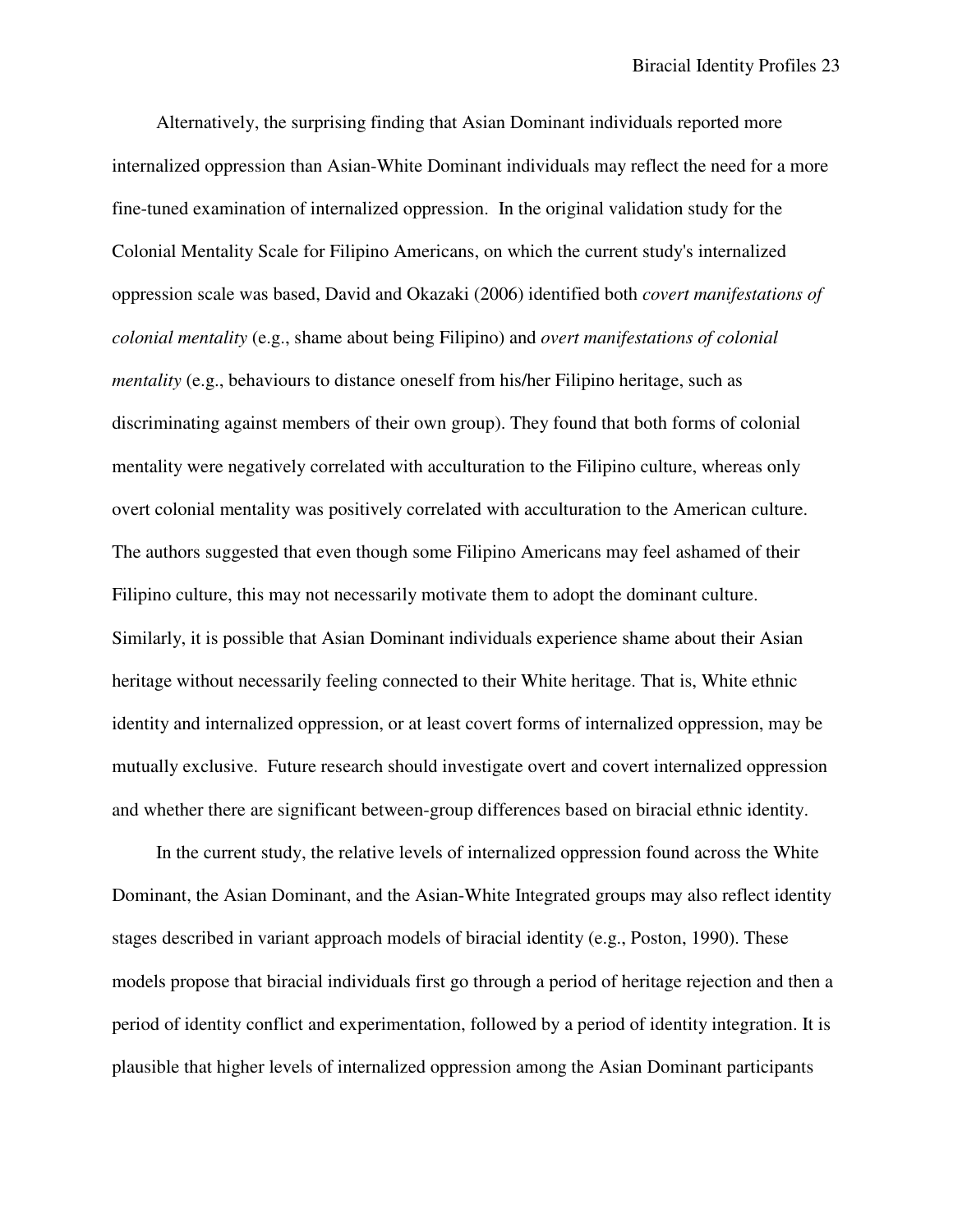reflected a normal developmental phase. Future research should incorporate longitudinal designs, to help track biracial individuals' changes in internalized oppression over time and across different phases of life. Similarly, future research should differentiate between those who experience brief internalized oppression as an expected phase of racial identity development and those who experience chronic internalized oppression in adulthood.

The results of the cluster analysis highlighted three unique racial identity orientations, each of which was characterized by a primary identity orientation. At the same time, participants did show some flexibility in identifying across multiple biracial identity orientations. These findings lend further support to the M-HAPA model's emphasis on both identity dominance and fluidity, which paints a richer, more complex picture of the biracial identity experience. At the same time, it should be noted that the current study focused on biracial identity based on a minority group (Asian)-majority group (White) combination. The extent to which the present findings apply to biracial individuals with a minority group-minority group combination (e.g., Asian-Black) is unclear. Future research should explore and compare the racial identity development processes and experiences of internalized oppression between those with an Asian-White background and those with an Asian-other racial minority heritage background.

The results of the current study should be interpreted with a number of limitations in mind. First, due to the lack of quantitative research and empirically-validated measures available in the prevailing biracial identity literature, the researchers had to adapt measures for cultural socialization and internalized oppression from existing instruments developed for monoracial groups. Although the internal consistencies and the item-total correlations were found to be favorable, the validity of these measures has not been tested with any other biracial samples. Second, prior to the present study, the M-HAPAS had only been tested once in a single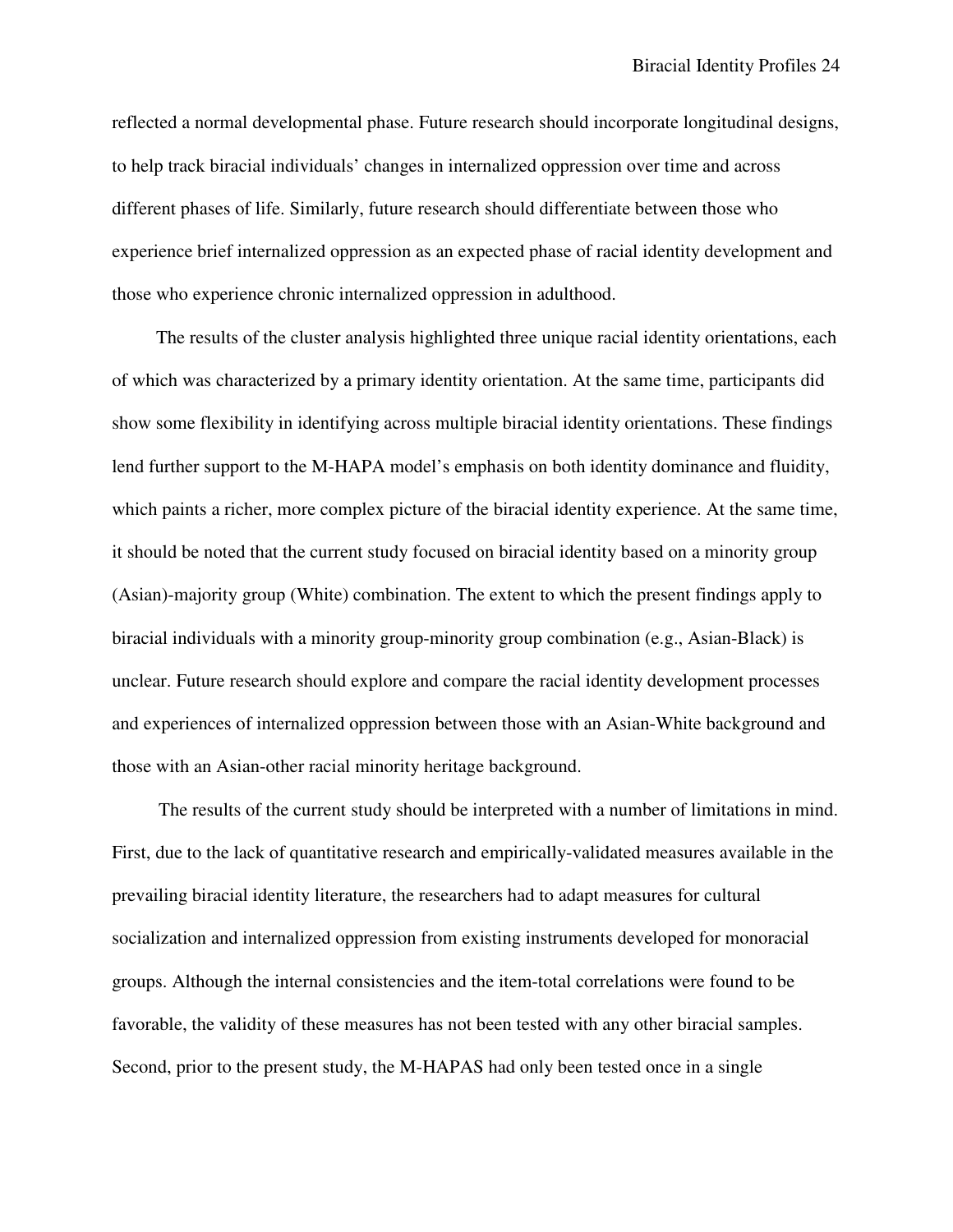dissertation study based on a sample of diverse biracial and multiracial individuals in Hawaii (Choi-Misailidis, 2004). Moreover, this scale was modified and expanded for the purpose of the current investigation. Differences in sample composition and these scale modifications might have contributed to the different factor structure for the current study's measure, as compared to that of the original M-HAPAS. While the M-HAPAS's correlations with other key variables were significant in the expected directions, the construct validity of the scale for the current sample cannot be ascertained. Hence, the present study serves as a jumping off point for further research on the M-HAPAS.

# **Conclusion**

The biracial population in North America is expected to grow at exponential rates in the upcoming decades. Psychological research needs to respond to this rapidly expanding segment of the population by establishing a new understanding of the interactions among individual, family, sociopolitical and contextual factors and how they affect the well-being of biracial individuals. Cast in this light, the current study offers a nuanced examination of the complex psychological and contextual processes associated with biracial identity development among Asian-White young adults living in North America. The current research represents a step forward in advancing the theoretical development and quantitative study of Asian-White biracial identity specifically, as well as biracial identity research more generally.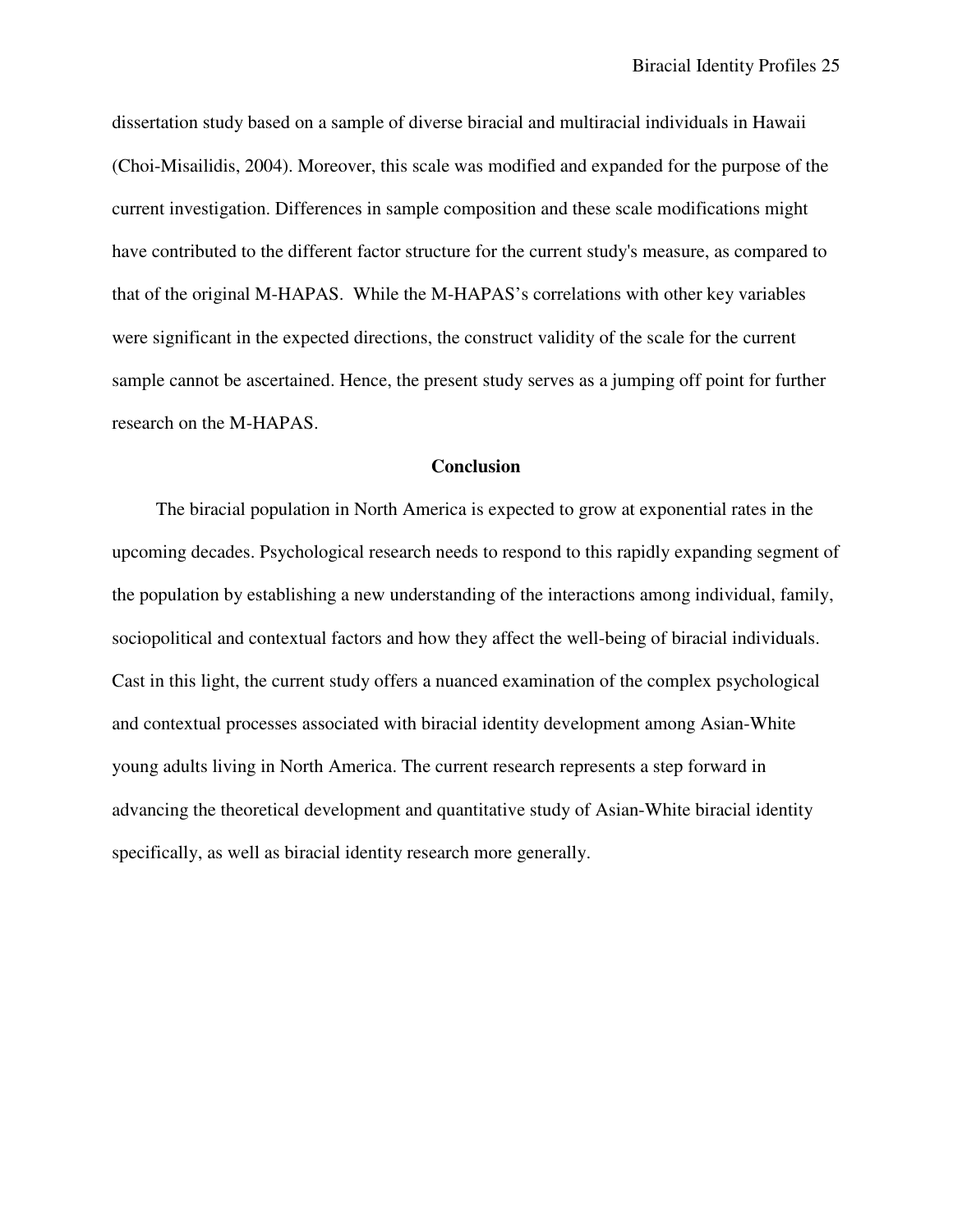# References

- Berry, J.W. (2006). Mutual attitudes among immigrants and ethnocultural groups in Canada. *International Journal of Intercultural Relations, 30*, 719-734. doi:10.1016/j.ijintrel.2006.06.004
- Binning, K. R., Unzueta, M. M., Huo, Y. J., & Molina, L. E. (2009). The interpretation of multiracial status and its relation to social engagement and psychological well-being. *Journal of Social Issues, 65*(1), 35-49. doi:10.1111/j.1540-4560.2008.01586.x
- Brunsma, D. L. & Rockquemore, K. A. (2001). The new color complex: Appearances and biracial identity. *Identity Special Issue: Diasporas and Transnational Identities, 1*(3), 225- 246. doi:10.1207/S1532706XID0103\_03

Byrne, B. M (2010). *Structural equation modeling with* AMOS (2<sup>nd</sup> ed.). New York: Routledge.

- Cheng, C., & Lee, F. (2009). Multiracial identity integration: Perceptions of conflict and distance among multiracial individuals. *Journal of Social Issues, 65*(1), 51-68. doi:10.1111/j.1540-4560.2008.01587.x
- Choi-Misailidis, S. (2004). Multiracial-heritage awareness and personal affiliation: Development and validation of a new measure to assess identity in people of mixed race descent. *Dissertation Abstracts International: Section B: The Sciences and Engineering*, 64 (7-B).
- Cokley, K. O. (2002). Testing Cross's revised racial identity model: An examination of the relationship between racial identity and internalized racialism. *Journal of Counseling Psychology, 49*(4), 476-483. doi:10.1037//0022-0167.49.4.476
- Coleman, V. H., & Carter, M. M. (2007). Biracial self-identification: Impact on trait anxiety, social anxiety, and depression. *Identity, 7*(2), 103-114. doi:10.1080/15283480701326018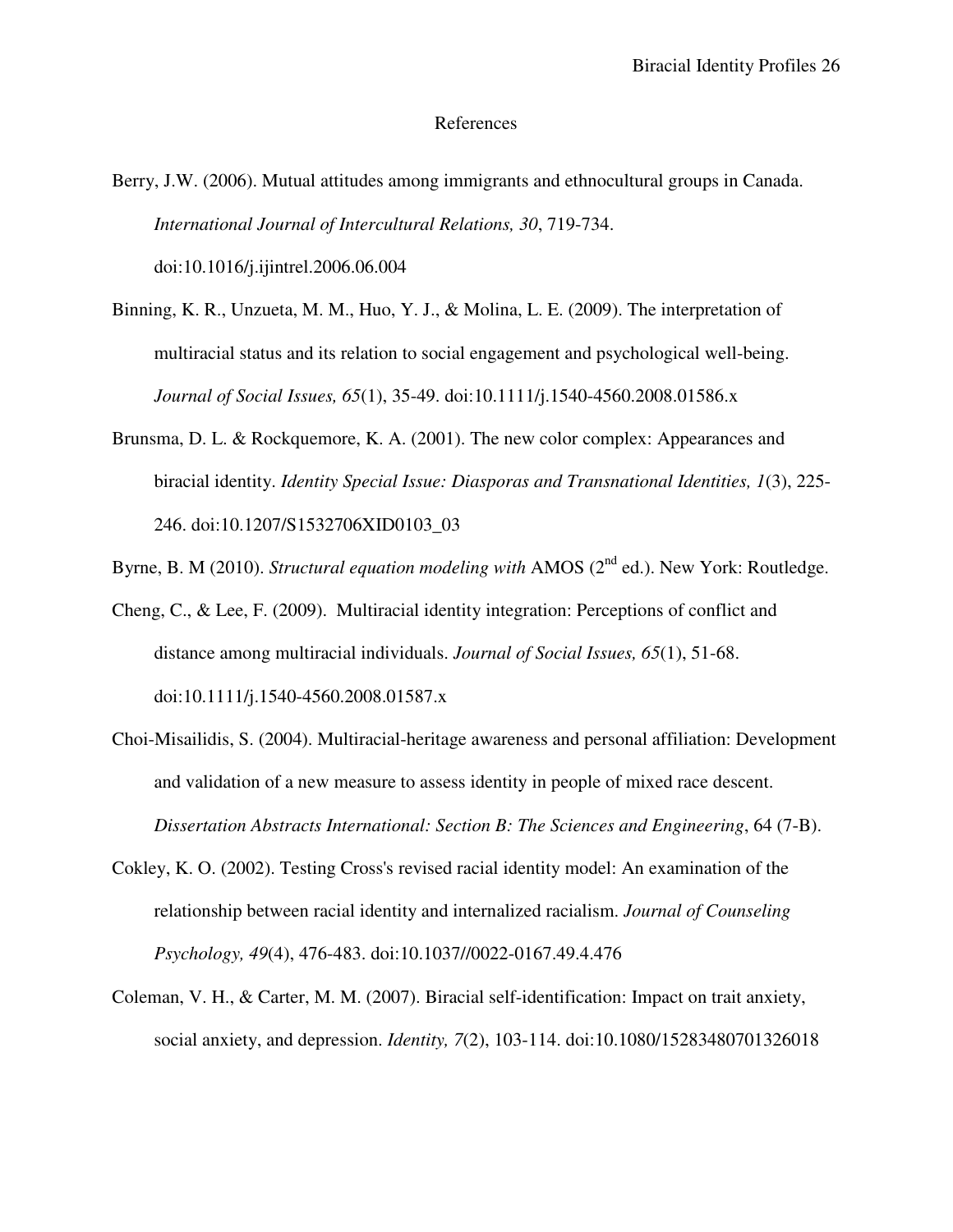David, E. J. R. (2008). A colonial mentality model of depression for Filipino Americans. *Cultural Diversity and Ethnic Minority Psychology, 14*(2), 118-127. doi:10.1037/1099- 9809.14.2.118

- David, E.J.R. & Nadal, K. (2013). The colonial context of Filipino American immigrants' psychological experiences. *Cultural Diversity and Ethnic Minority Psychology, 19*(3), 298- 309. doi: 10.1037/a0032903
- David, E. J. R., & Okazaki, S. (2006). The Colonial Mentality Scale (CMS) for Filipino Americans: Scale construction and psychological implications. *Journal of Counseling Psychology, 53*(2), 241-252. doi:10.1037/1099-9809.12.1.1
- Derogatis, L.R. (2000). *BSI-18: Brief Symptom Inventory 18: Administration, scoring, and procedures manual.* Minneapolis, MN: National Computer Systems.
- Farley, R. (2001). *Identifying with multiple races: A social movement that succeeded but failed?* (Population Studies Center Report 01-491). Ann Arbor, MI: University of Michigan.
- Gartner, M., Kiang, L., & Supple, A. (2013). Prospective links between ethnic socialization, ethnic and American identity, and well-being among Asian-American adolescents. *Journal of Youth and Adolescence, October*. doi: 10.1007/s10964-013-0044-0
- Gillem, A. R., Cohn, L. R., & Thorne, C. (2001). Black identity in biracial Black/White people: A comparison of Jacqueline who refuses to be exclusively black and Adolphus who wishes he were. *Cultural Diversity and Ethnic Minority Psychology, 7*(2), 182-196. doi:10.1037/1099-9809.7.2.182
- Harris, D. R., & Sim, J. J. (2002). Who is multiracial? Assessing the complexity of lived race. *American Sociological Review,67*(4) 614-627. doi:10.2307/3088948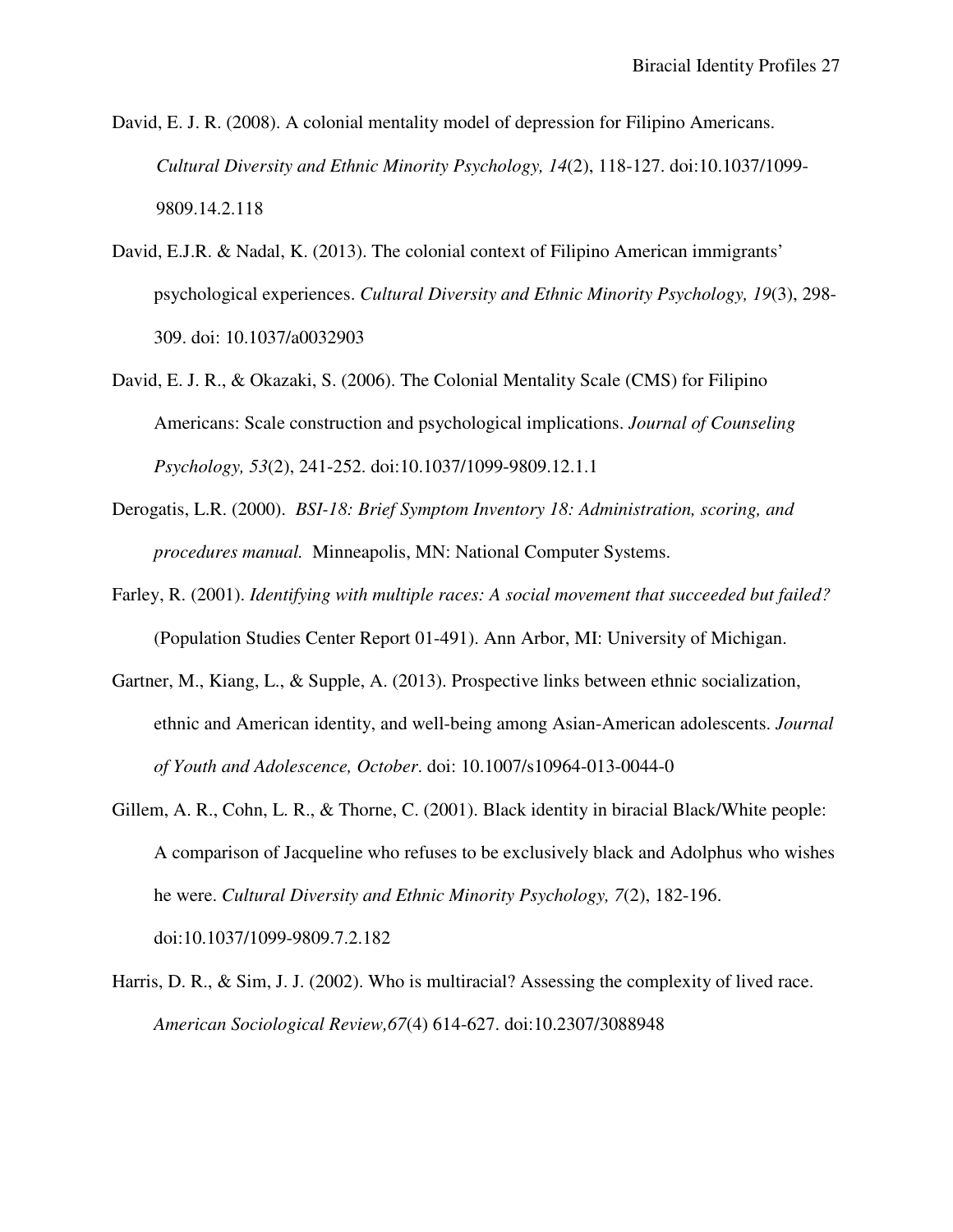- Harrison, P. M. (1997). Racial identification and self-concept issues in biracial. *Dissertation Abstracts International, 58*(04), 2123B.
- Jones, N.A. & Bullock, J. (2012). The two or more races population: 2010. Retrieved from http://www.census.gov/prod/cen2010/briefs/c2010br-01.pdf
- Kerwin, C., Ponterotto, J. G., Jackson, B. L., & Harris, A. (1993). Racial identity in biracial children: A qualitative investigation. *Journal of Counseling Psychology, 40*(2), 221-231. doi:10.1037/0022-0167.40.2.221
- Lei, M., & Lomax, R. G. (1999). The effect of varying degrees of nonnormality in structural equation modeling. *Structural Equation Modeling, 12*(1), 1-27*.*
- Lou, E., Lalonde, R. N., & Wilson, C. (2011). Examining a multidimensional framework of racial identity across different biracial groups. *Asian American Journal of Psychology, 2*(2), 79-90. doi: 10.1037/a0023658
- Lusk, E. M., Taylor, M. J., Nanney, J. T., & Austin, C. C. (2010). Biracial identity and its relation to self-esteem and depression in mixed Black/White biracial individuals. *Journal of Ethnic and Cultural Diversity in Social Work, 19,* 109-126. doi: 10.1080/15313201003771783
- Motomura, M. S. (2007). The diverse identities of biracial persons: Antecedent factors, wellbeing and multicultural effectiveness. *Dissertation Abstracts International: Section B, 67*(7-B), 4160.
- Nourisis, M.J. (2010). *2010 IBM SPSS statistics 19 guide to data analysis.* Minneapolis, MN: Pearson.
- Porterfield, E. (1978). *Black and White mixed marriages: An ethnographic study of Black-White families.* Chicago: Nelson-Hall.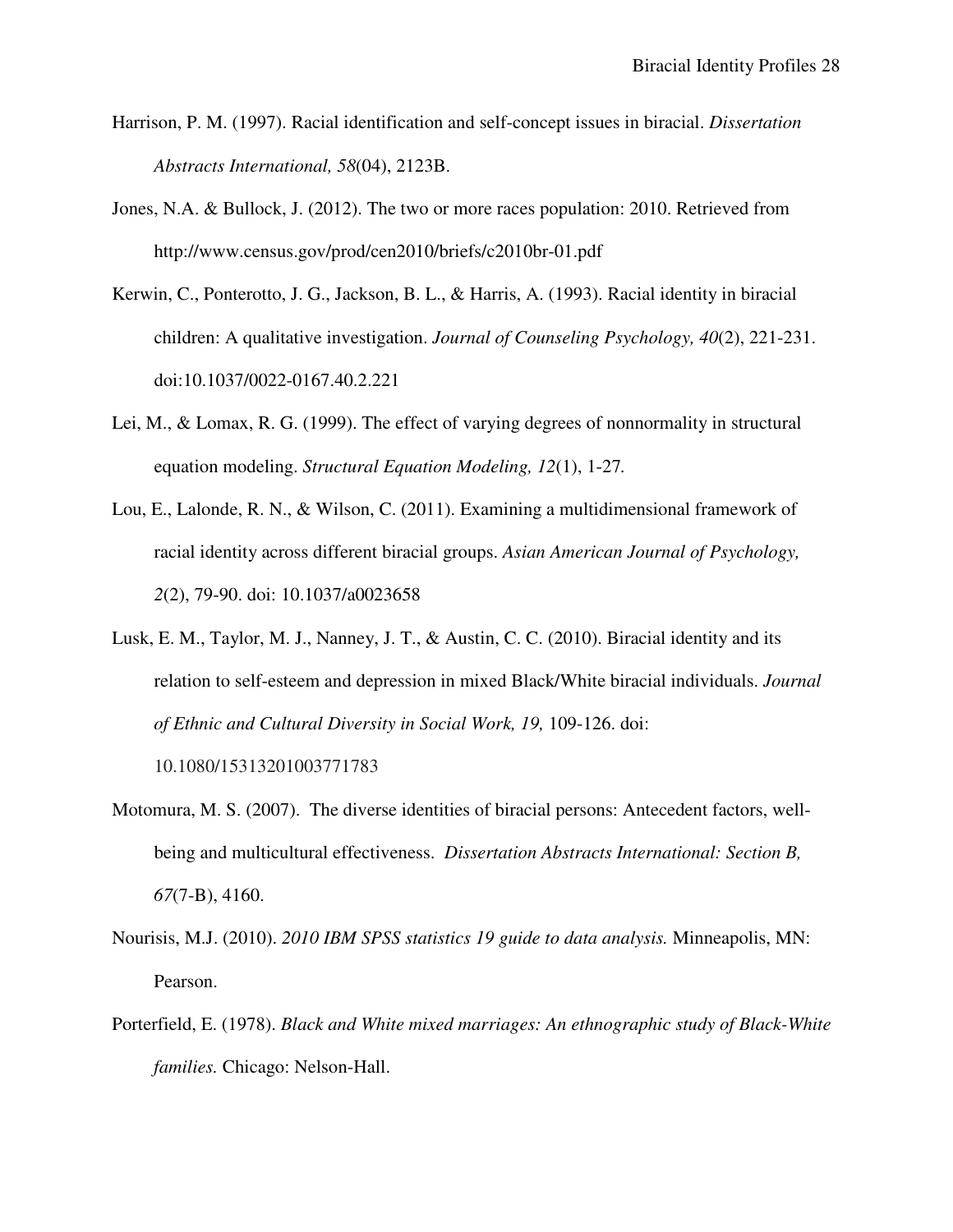- Poston, W. S. C. (1990). The biracial identity development model: A needed addition. *Journal of Counseling and Development, 69*, 152-155. doi:10.1002/j.1556-6676.1990.tb01477.x
- Pyke, K. D. (2010). What is internalized racial oppression and why don't we study it? Acknowledging racism's hidden injuries. *Sociological Perspectives, 53*(4), 551-572. doi: 10.1525/sop.2010.53.4.551
- Rockquemore, K. A., & Brunsma, D. L. (2002). Socially embedded identities: Theories, typologies, and processes of racial identity among Black/White biracials. *Sociological Quarterly, 43*(3), 335-356. doi:10.1111/j.1533-8525.2002.tb00052.x
- Rockquemore, K. A., Brunsma, D. L., & Delgado, D. J. (2009). Racing to theory or retheorizing race? Understanding the struggle to build a multiracial identity theory. *Journal of Social Issues, 65*(1), 13-34. doi:10.1111/j.1540-4560.2008.01585.x
- Rockquemore, K.A., & Laszloffy, T. (2005). *Raising biracial children.* Lanham, MD: AltaMira.
- Root, M. P. (1990). Resolving "other" status: Identity development of biracial individuals. *Women & Therapy Special Issue: Diversity and Complexity in Feminist Therapy: I, 9*(1-2), 185-205. doi:10.1300/J015v09n01\_11
- Root, M. P. P. (1996). The multiracial experience: Racial borders as a significant frontier in race relations. In M.P.P. Root (Ed.), *The multiracial experience: Racial borders as the new frontier.* (pp. xiii- xviii). Thousand Oaks, CA: Sage.
- Root, M. P. P. (1997). Multiracial Asians: Models of ethnic identity. *Amerasia Journal, 23*(1), 29-41.
- Root, M. P. P. (1998). Multiracial Americans: Changing the face of Asian America. In L. C. Lee, & N. W. S. Zane (Eds.), *Handbook of Asian American psychology.* (pp. 261-287). Thousand Oaks, CA, US: Sage.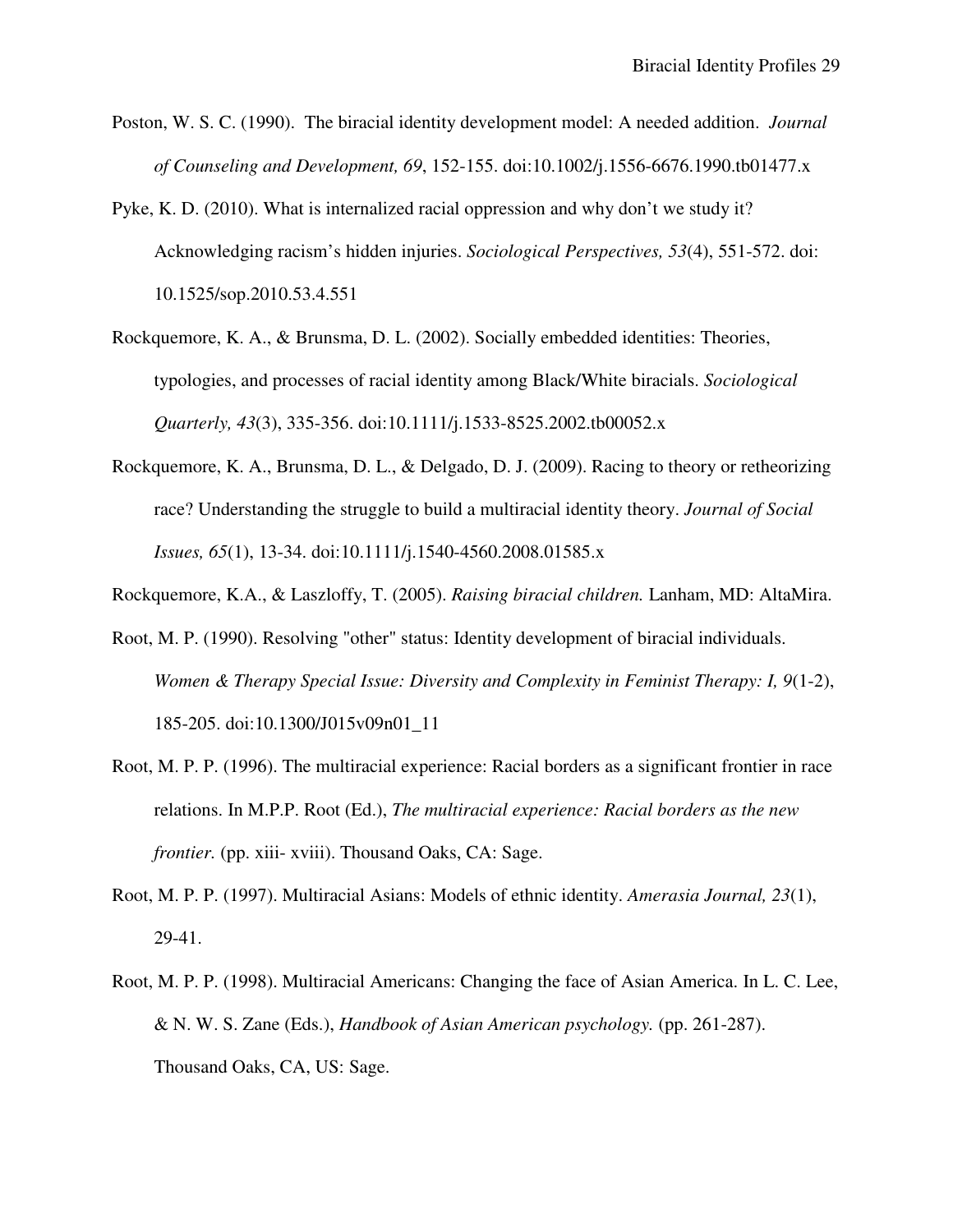- Shih, M., & Sanchez, D.T. (2005). Perspectives and research on positive and negative implications of having multiple racial identities. *Psychological Bulletin, 131*(4), 569-591. doi: 10.1037/0033-2909.131.4.569
- Statistics Canada (2006). Population groups and sex for the population of Canada, provinces, territories, census metropolitan areas and census agglomerations, 2006 Census - 20% Sample Data. Catalogue no. 97-562-XCB2006007. Retrieved Sepetmber 28, 2009 from http://www12.statcan.ca/english/census06/data/topics/RetrieveProductTable.cfm
- Stevens, J. P. (2002). *Applied multivariate statistics for the social sciences* (4th ed). Mahwah, NJ: Lawrence Erlbaum.
- Rockquemore, K. A., & Brunsma, D. L. (2002). Socially embedded identities: Theories, typologies, and processes of racial identity among Black/White biracials. *Sociological Quarterly, 43*(3), 335-356. doi:10.1111/j.1533-8525.2002.tb00052.xSue, D. W., & Sue, D. (2003). *Counseling Asian Americans. Counseling the culturally diverse: Theory and practice* (4th ed.) (pp. 327- 342). New York: John Wiley & Sons.
- Tajfel, H., & Turner, J. (1986). The social identity theory of intergroup behavior. In S. Worchel & W. Austin (Eds.), Psychology of intergroup relations (pp. 7–24). Chicago: Nelson-Hall.
- Thornton, M. C. (1996). Hidden agendas, identity theories, and multiracial people. In M. P. P. Root (Ed.), *The multiracial experience: Racial borders as the new frontier* (pp. 101-120). Thousand Oaks, CA: Sage. Tull, E.S., Sheu, Y., Butler, C., & Cornelious, K. (2005). Relationships between perceived stress, coping behavior and cortisol secretion in women with high and low levels of internalized racism. *Journal of the National Medical Association, 97*(2), 206-212.